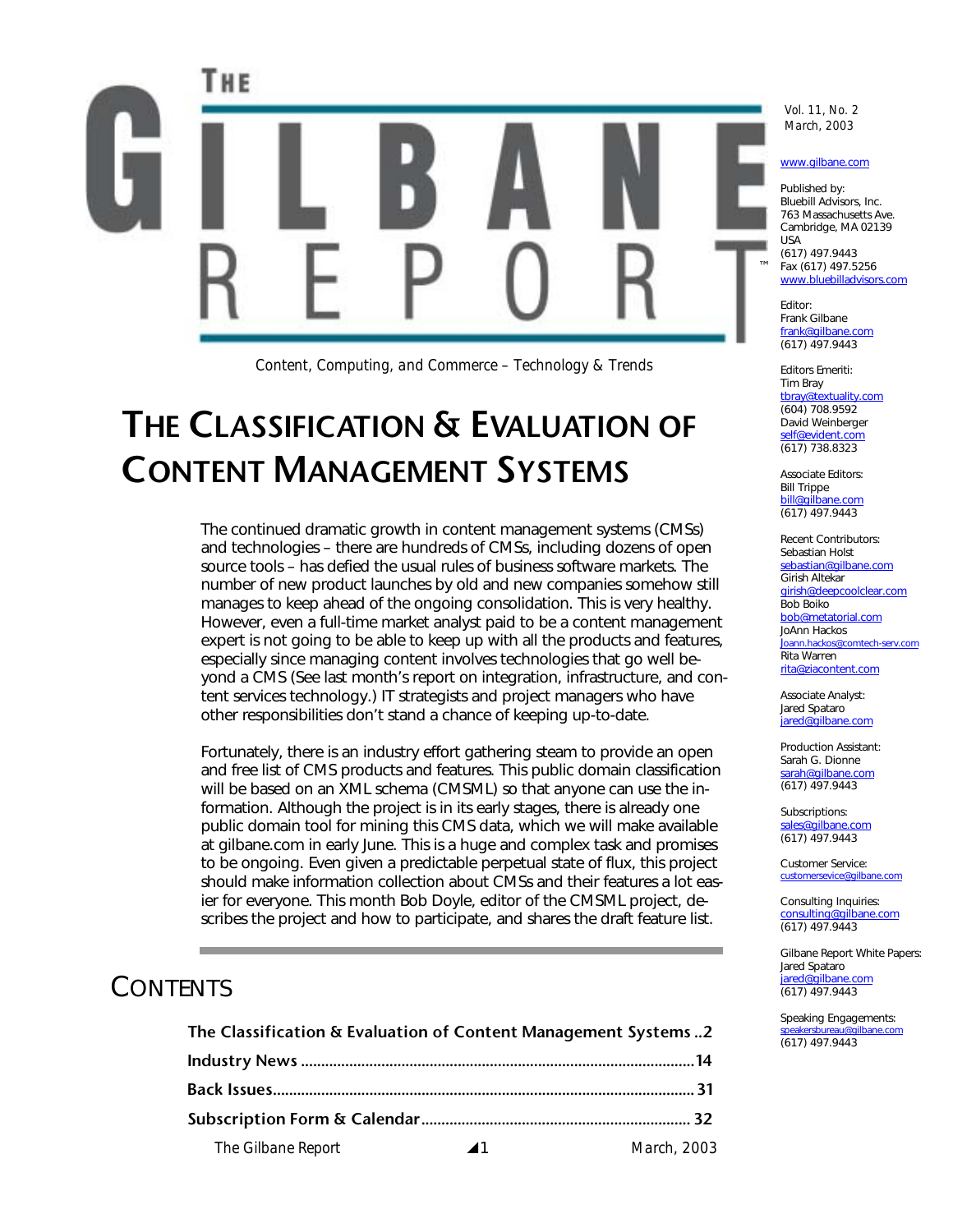# **THE CLASSIFICATION & EVALUATION OF CONTENT MANAGEMENT SYSTEMS**

Content Management Systems (CMSs) are a most unusual category of computer software. Most software categories as well known as content management are dominated by a few products that have captured market share and users' mind share. But the CMS space is different, very different, especially the most familiar Web Content Management System segment.

There are several reasons for this difference.

**First**, since a CMS has been notoriously hard to define (we address this below), there are many very different products that think they are providing a "complete" CMS. This includes fast-growing personal web publishing weblogs, group wikis, and organizational news portals, which have received a lot of press lately.

As the Gilbane Report suggested three years ago, "content management" has become an all-encompassing buzzword for document management, information management, and knowledge management. "It is largely because web publishing is so different from other types of publishing that content management has come to encompass such a wide variety of functions." (Volume 8, Number 8, October 2000).

**Second**, the huge potential market has attracted many independent software developers. Although we have seen a shakeout among the major early players, market entrants continue to appear, with several hundred companies listed on the DMOZ Open Directory Project under Content Management.

**Third** is the very low cost of market entry. With online marketing and delivery over the web, many companies dream of being the next Vignette. They don't realize that software is a small fraction of a content management solution.

Perhaps most important is that almost everyone who is managing a web site is fighting, some desperately, to get control over their site management. As a result, tens, perhaps hundreds, of thousands of organizations and individuals have produced something like their own CMS. A significant fraction of these have decided to market their CMS to others, selling them or renting them as Application Service Providers (ASP), and thus created a software marketplace like no other.

Since websites vary from individual user weblogs (personal web publishing), through organizational news-oriented portals and e-commerce sites, to massive enterprise portals that are the public front end for a complex of intranet corporate portal sites (Microsoft has 8000 of these), we expect a wide range in the power, complexity, and cost of the right CMS.

Any attempt to evaluate a CMS must begin with understanding what it does. Even more important though, is to understand what it is the website needs done. Hundreds of millions of dollars have been spent in recent years on early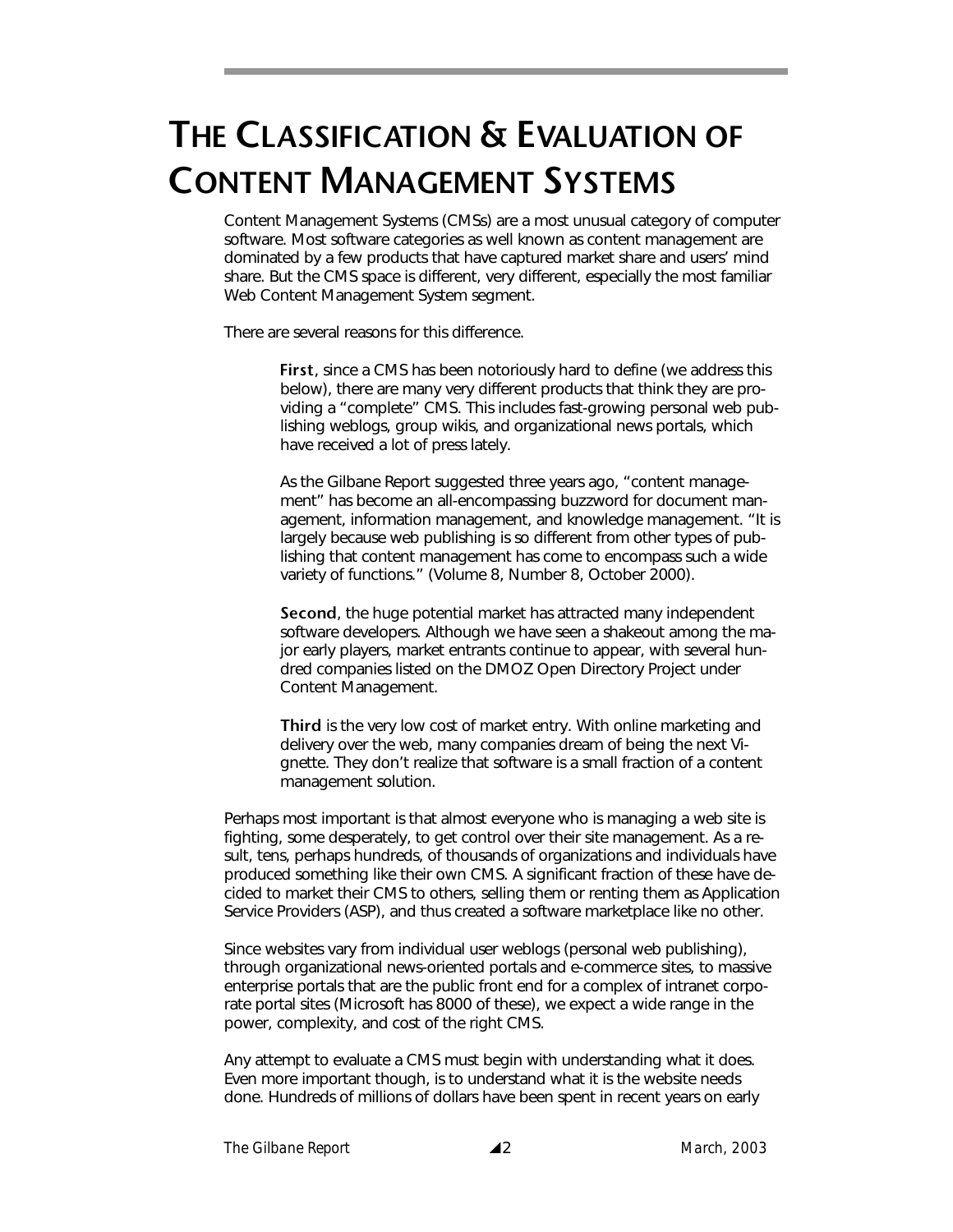versions of a CMS that did not have the functionality needed. In-house developers have added their own functions, and smart CMS developers have adapted many of these solutions back into their general offerings. So we are seeing some convergence on the core functionality of a CMS, whether for an enterprise or a small website.

The number of features associated with a CMS continues to grow. For example, most of the major CMS vendors have now made a significant commitment to the tools of, what some would call, "knowledge management". Some of these tools are new, but most are venerable techniques and terminology from print publishing, library science, linguistics, semiotics, and even philosophy.

The time has come for a serious effort to identify these core features and functions. If we are lucky, we might even get some agreement from vendors on what to call them.

A number of industry analysts, consultants, vendors, and users have joined us in a collaborative effort to provide a public domain taxonomy and descriptive tool to aid in the understanding of what a CMS is. "We", in this article, refers to this collaborative group.

# **A CMS IS WHAT A CMS DOES**

Regular readers know we prefer definitions that reflect reality and are practical, so a definition of a CMS should not be based on what some think it *should* be. Rather, we prefer to attempt a definition of a CMS by describing all the things people actually are *doing* with one. And we can use the words they use to describe what they are doing.

Nearly three years ago we asked "What Is Content Management?" in the single most popular issue of the Gilbane Report. Now we want to continue our attempt at an answer by starting an industry-wide collaborative online effort to seek agreement on the core features and functions of a CMS. We will look for agreement from analysts, from industry experts in their books and articles, but especially from vendors and ultimately from the users.

## **INVESTIGATING CMS WITH CMS TOOLS**

We will present our research in controlled vocabularies, faceted classification systems, topical searches, *etc.*, as a demonstration that uses Content Management tools to study Content Management. We will do this online, we will do it collaboratively, and we will do it with content management tools and techniques themselves. How?

First, we are building an online database of features and functions, plus a list of evaluatory questions, that vendors can access themselves with edit permission to enter quantitative values and qualitative answers.

The database is designed to be very flexible and extensible, allowing feature names and functions to be changed, definitions to be revised, and room for every vendor to enter their own qualified description when the generic feature or function does not fit their product. The inherent ability for CMS version control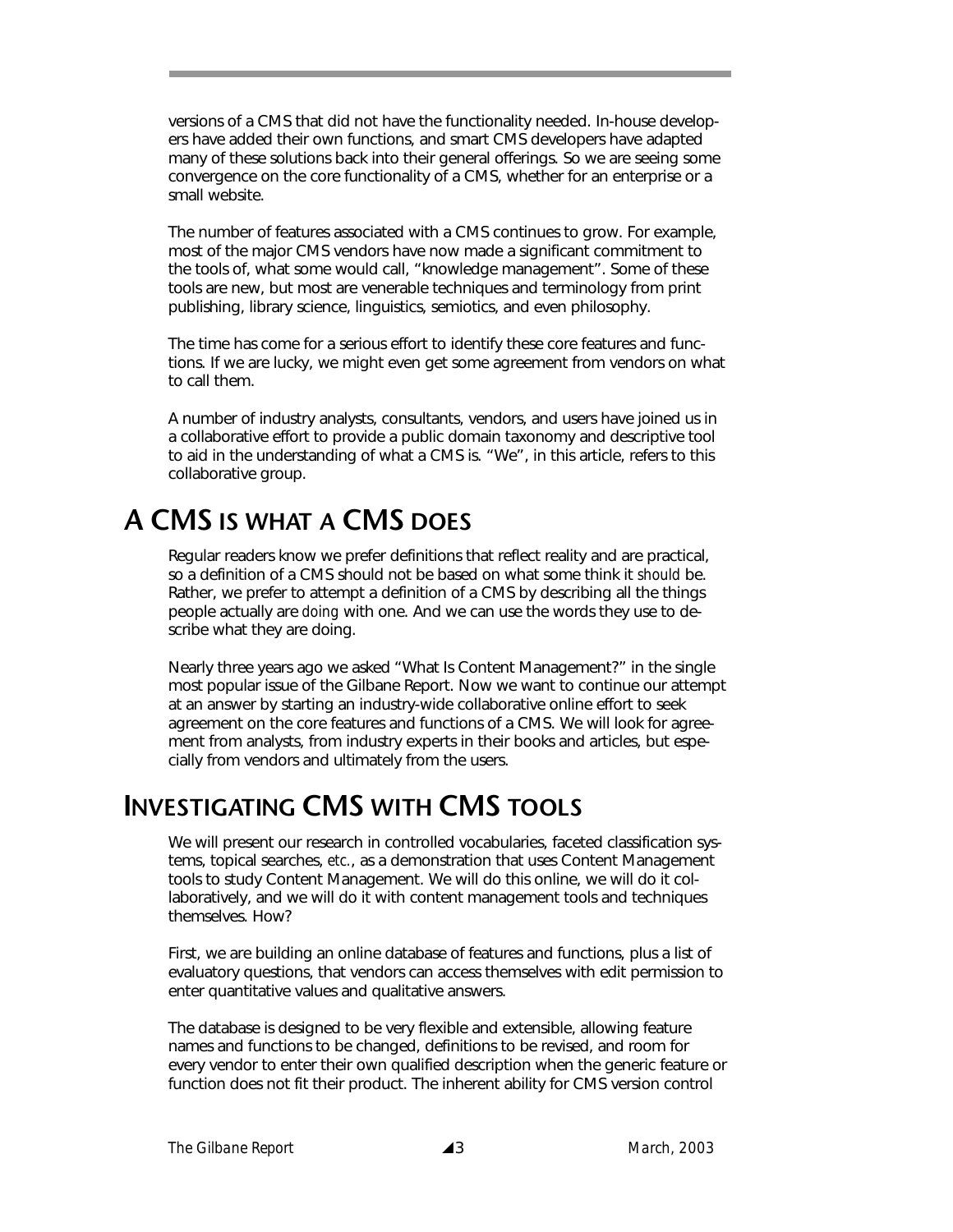will allow the work to evolve with the moving target both vendors and users are aiming at.

Second, we think only the widest possible collaboration is likely to get the necessary support from the vendors. If the resulting research is publicly available, not just on our website but on any collaborating CMS-related website that provides advice on CMSs, we expect the vendors will keep their data accurate and up to date. They will know that they enter data once and it comes out in many places on the web.

Distributing the knowledge base will take advantage of syndication technology, similar to news feeds, but designed to allow complete repository replication if desired, so multiple institutions can have full copies of the data. We will publish syndicated "knowledge feeds," which allow collaborating websites to provide straight lists of CMSs, sophisticated searches for CMSs with a particular set of features and functions, a faceted classification directory of CMSs, and a unique feature comparator that lines up the features and functions of two CMSs side by side to facilitate user decisions.

These knowledge feeds are a special web service of the CMS industry, by the industry, and for the industry.

We will encourage the major vendor-neutral CMS consultants, and even smaller vendor-specific consultants, to publish these interactive knowledge feeds on their websites to educate their clients. The question that usually comes right after "What is a CMS?" is "Which CMS is the right one?" Knowledge retrieval through a faceted classification scheme will allow users to put their most important CMS facets (characteristics or properties) at the top of their custom-built hierarchies. This should help bring the "right one" to the top of their list.

# **SYNDICATING CMS KNOWLEDGE SERVICES IN A WIDE VARIETY OF FORMATS**

We will export our CMS data in unstructured HTML pages, as well as structured XML, RDF, OPML, XFML, and possibly XTM Topic Maps. We will do this to demonstrate the kinds of publishing possible with a CMS today, and to feed structures that will be maximally useful to those who want to post-process them into a more useful display format for their own needs. If web services are to succeed, we should demonstrate their success as an industry analytic tool.

The **XML** will be our own special markup language for describing Content Management Systems called CMSML. CMSML is a joint development of the OSCOM softwareML project, the University of Washington iSchool CMS Evaluation Lab, and CMS Review. It is described at www.cmsml.org. The mailing list is softwareML@oscom.org.

The **RDF** structure will enable inference engines to crawl the available CMS and draw conclusions about them. People may develop semantic web inferencing programs to help choose the right CMS from the many available. This is a major commitment to permanent URIs that describe CMS Resources.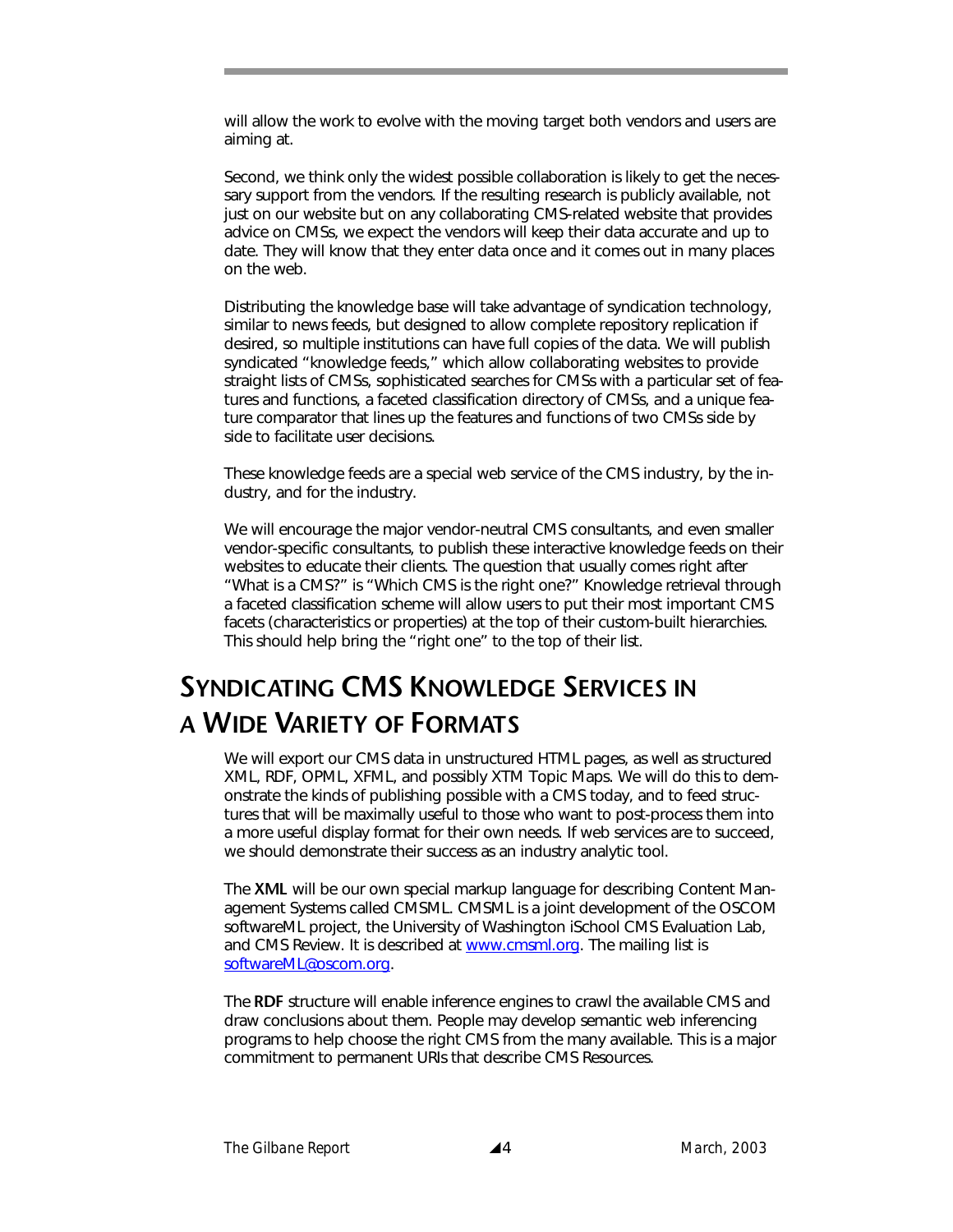**OPML** is Dave Winer's Outline Processor Markup Language. An organization can prepare a specific set of facets ordered by their priorities, and then create an OPML document that captures their choices, for further study and critical annotation in OPML readers and browsers. See www.opml.org.

**XFML** is Peter van Dijck's eXtendable Faceted Metadata Language, and it will transport the entire knowledge base in a file that can be browsed in tools like those from Travis Wilson's www.FacetMap.com. See www.xfml.org.

Although in many respects Topic Maps are isomorphic functionally to RDF Resources and both can implement the model of a semantic web, there are probably advantages to the CMS industry in a set of published Topic Maps that establish the core concepts and terms as well as the functions and features of content management systems. Others can then build their own Topic Maps that associate with these CMS Topics.

# **THE DRAFT FEATURE AND FUNCTION LIST**

To develop our initial list we have looked at the best-known books and reports on the CMS business. Here is a bibliography.

- *Content Critical*, by Gerry McGovern
- *Content Management Bible*, by Bob Boiko
- *Content Management for Dynamic Web Delivery*, by JoAnn Hackos
- *Content Management Systems Tools of the Trad*e, by Dave Addey, James Ellis, Phil Suh, David Thiemecke
- *Managing Enterprise Content*, by Anne Rockley
- *Web Content Management*, by Russell Nakano
- *CMS Report*, by Tony Byrne, CMS Watch
- *CM Requirements Toolkit*, by James Robertson, Step Two Designs
- *The Gilbane Report*

Our list is divided into five major areas.

1. A **Product Overview** where we collect general information about the product (Description, Status, Marketing, Installation, and Support).

Then we look at four main phases of Content Management:

- 2. **Content Creation** (Acquisition, Aggregation, Authoring)
- 3. **Content Management Proper** (Workflow, Editing, Approvals, Staging, Repository, *etc.*)
- 4. **Content Delivery** (Live Server, Publishing, Syndication)
- 5. **Content Lifecycle Enhancements** (Security, Business rules, Integration, Metadata management, Transformations, Associations, Analysis, Search and Locate)

The current proposed feature and function list is attached in **Appendix A.**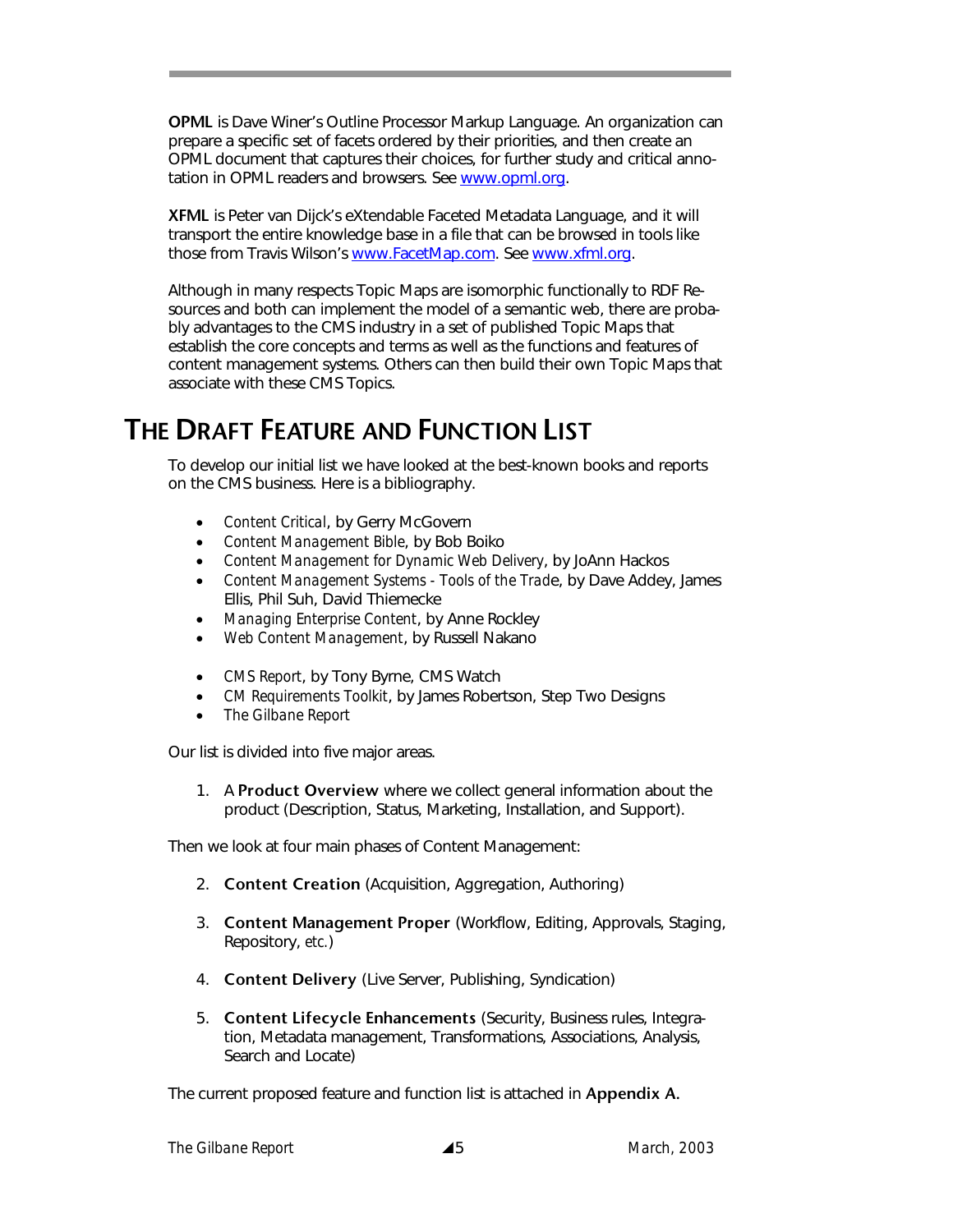## **NOTES ON THE COMPARATOR TOOL**

#### **How Some Features Become Facets**

When a feature or function can be described only with a text entry, it has limited use in a faceted classification scheme. However, when the possible values of a feature can be enumerated from a list, this feature becomes a facet that can be used to sort the CMS in different ways.

One such facet is the computer operating system. Another is the programming language. When deciding on a CMS, arranging systems in a hierarchy that puts operating system and programming language in the top layers aggregate systems that will suit different IT strategies.

Figure 1 shows an example of choosing a platform (OS), a web server, and a programming language in the **Faceted CMS Directory**. The list at the right now shows the CMS Frameworks (our fourth facet choice) available.

| $\sqrt{2}$ Top $\sqrt{2}$ GNU/Linux $\sqrt{2}$ Apache $\sqrt{2}$ PHP |  |  |  |  |  |
|----------------------------------------------------------------------|--|--|--|--|--|
| AxKit                                                                |  |  |  |  |  |
| Cocoon                                                               |  |  |  |  |  |
| Midgard                                                              |  |  |  |  |  |
| OpenACS                                                              |  |  |  |  |  |
| l Zope                                                               |  |  |  |  |  |
| Mason                                                                |  |  |  |  |  |
|                                                                      |  |  |  |  |  |
|                                                                      |  |  |  |  |  |
|                                                                      |  |  |  |  |  |
|                                                                      |  |  |  |  |  |

#### **Figure 1.**

Figure 2 is an example of choosing a platform (OS), a web server, and a programming language. The list at the right now shows the CMS products available.

| / Top / C GNU/Linux / C Apache / C PHP |                       |  |  |  |
|----------------------------------------|-----------------------|--|--|--|
| Choose:                                | 国 Aegir CMS           |  |  |  |
| <b>Platform</b>                        | <b>E</b> Ariadne      |  |  |  |
|                                        | ■ Bitflux CMS         |  |  |  |
| 12<br><b>Web Server</b>                | <b>E</b> Managee      |  |  |  |
| 3<br>Languages                         | <b>E</b> Midgard      |  |  |  |
| OP                                     | <b>J</b> Midgard Lite |  |  |  |
|                                        | <b>E</b> MySource     |  |  |  |
|                                        | D phpSlash            |  |  |  |
|                                        | <u>।</u> Tiki         |  |  |  |
|                                        | <mark>■</mark> Typo3  |  |  |  |
|                                        | 直 Хагауа              |  |  |  |

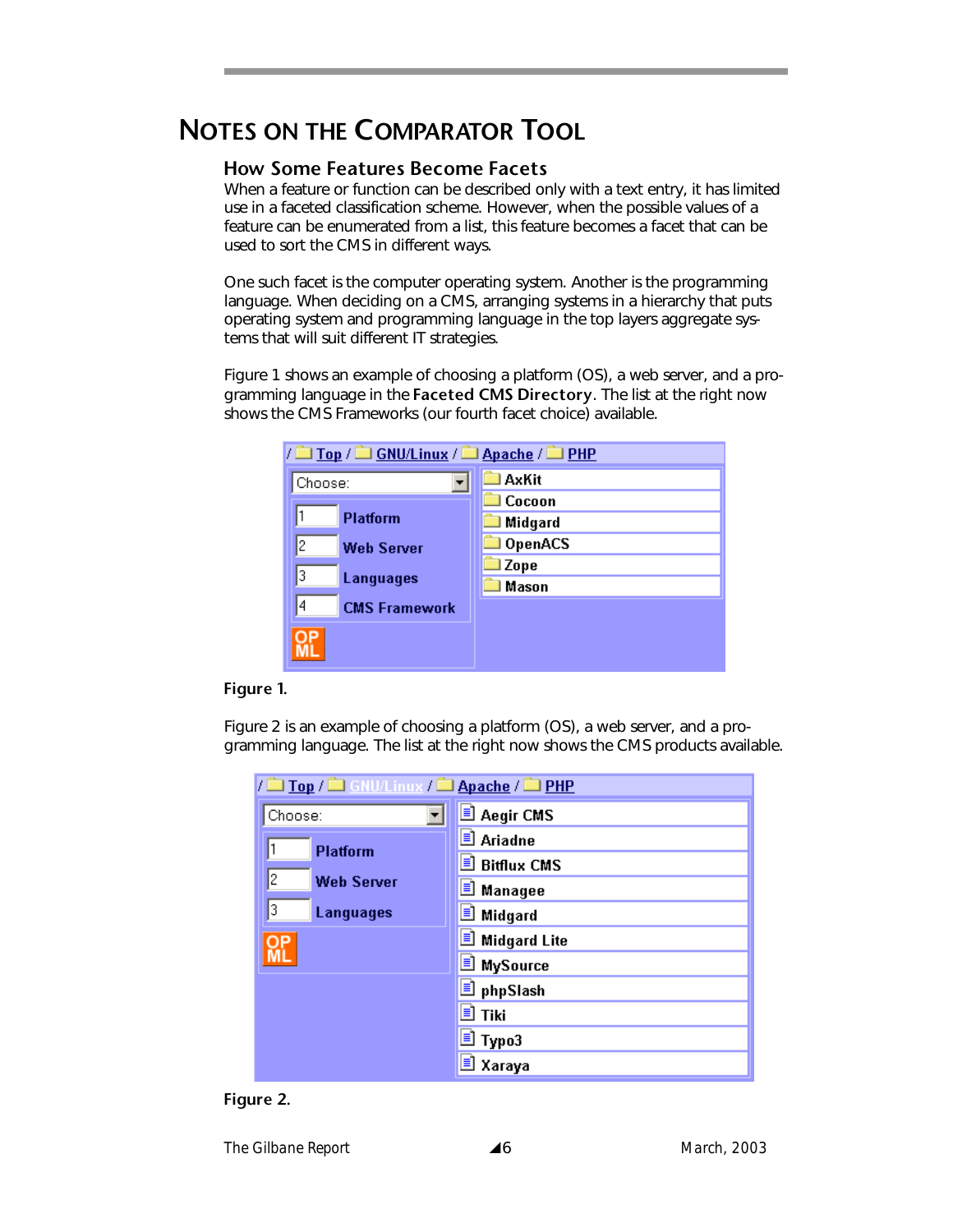Figure 3 is the result of choosing two CMS for a side-by-side comparison in the **Feature Comparator** 

|                                  | Midgard 2 m                                                                                                                                                                                                                                                                                                                                                                                                           | Tiki ₹ xw                                                                                                                                                                                                                                                |
|----------------------------------|-----------------------------------------------------------------------------------------------------------------------------------------------------------------------------------------------------------------------------------------------------------------------------------------------------------------------------------------------------------------------------------------------------------------------|----------------------------------------------------------------------------------------------------------------------------------------------------------------------------------------------------------------------------------------------------------|
| ▼ CMS                            |                                                                                                                                                                                                                                                                                                                                                                                                                       |                                                                                                                                                                                                                                                          |
| ▼ Overview                       |                                                                                                                                                                                                                                                                                                                                                                                                                       |                                                                                                                                                                                                                                                          |
| <b>V</b> Description             |                                                                                                                                                                                                                                                                                                                                                                                                                       |                                                                                                                                                                                                                                                          |
| <b>Product Name</b>              | Midgard                                                                                                                                                                                                                                                                                                                                                                                                               | Tikil                                                                                                                                                                                                                                                    |
| <b>Organization Name</b>         | The Midgard Project                                                                                                                                                                                                                                                                                                                                                                                                   | Tikil                                                                                                                                                                                                                                                    |
| <b>Organization Website</b>      | http://www.midgard-project.org/                                                                                                                                                                                                                                                                                                                                                                                       | http://tikiwiki.sourceforge.net                                                                                                                                                                                                                          |
| <b>Product web page</b>          | http://www.midgard-project.org/midgard/                                                                                                                                                                                                                                                                                                                                                                               | http://tikiwiki.sourceforge.net                                                                                                                                                                                                                          |
| <b>Description</b>               | Midgard is an Open Source Content<br>Management Framework based on the<br>popular Linux, Apache, MySQL and PHP<br>(LAMP) platform. Midgard's key benefits<br>include high performance, robustness,<br>flexible templating system,<br>internationalization and the MidCOM<br>component model. Midgard is available both<br>as compilable Apache and PHP modules,<br>and as a pure-PHP implementation,<br>Midgard Lite. | Tiki is full featured content management<br>system suited to many types of online<br>communities. Features include news,<br>topics, wiki, polls, trackers, image<br>galleries, forums, blogs, webmail, and<br>much more. Using PHP, MySQL and<br>Smarty. |
| ▼ Technology                     |                                                                                                                                                                                                                                                                                                                                                                                                                       |                                                                                                                                                                                                                                                          |
| License                          | LGPL                                                                                                                                                                                                                                                                                                                                                                                                                  | LGPL                                                                                                                                                                                                                                                     |
| <b>Type</b>                      | Framework                                                                                                                                                                                                                                                                                                                                                                                                             | General CMS, News Portal, Blog, Wiki                                                                                                                                                                                                                     |
| <b>Platform</b>                  | GNU/Linux, Unix                                                                                                                                                                                                                                                                                                                                                                                                       | GNU/Linux, Windows, Macintosh OS X,<br>Unix                                                                                                                                                                                                              |
| <b>Web Server</b>                | Apache                                                                                                                                                                                                                                                                                                                                                                                                                | Apache, IIS                                                                                                                                                                                                                                              |
| <b>Application Framework</b> PHP |                                                                                                                                                                                                                                                                                                                                                                                                                       | PHP                                                                                                                                                                                                                                                      |

#### **Figure 3.**

#### **Cautionary Notes on CMS Evaluation**

Some clever programmer may take a knowledge service feed and try to generate a rating for various CMSs based on our data. We encourage serious users to regard these data as a starting point for their own CMS evaluation and selection process. Work with an established CMS consultant or your own in-house IT staff who knows how to use the data to create the right fit for your CMS needs. Tools such as these cannot automatically choose "the right" CMS.

Vendor marketing teams will naturally try to use any classification scheme to make their products look better. Our approach to problem is to support vendorqualified descriptions for each feature. This will encourage a clear statement of what the vendor means in the particular case. Also, any particular feature may be open to (mis)interpretation, either deliberate or accidental. Different vendors may genuinely mean different things by the same term. These are both further reasons to work with a qualified internal or external consultant.

Note that we are making no effort whatever to create new terminology. We firmly believe that "meaning is use," and we are trying to discover that use at the same time we try to discover what CMSs have in common to help understand and define them. We think we can help by publishing a glossary of terms – a controlled vocabulary for the CMS industry – that is used to describe the core features. We want to get everyone at least familiar with industry jargon. This will increase the chances that they will converge on shared concepts. Formally we describe this as building a thesaurus of terms. As in ordinary language, a thesaurus can have rich semantic relationships, with many terms substituting for one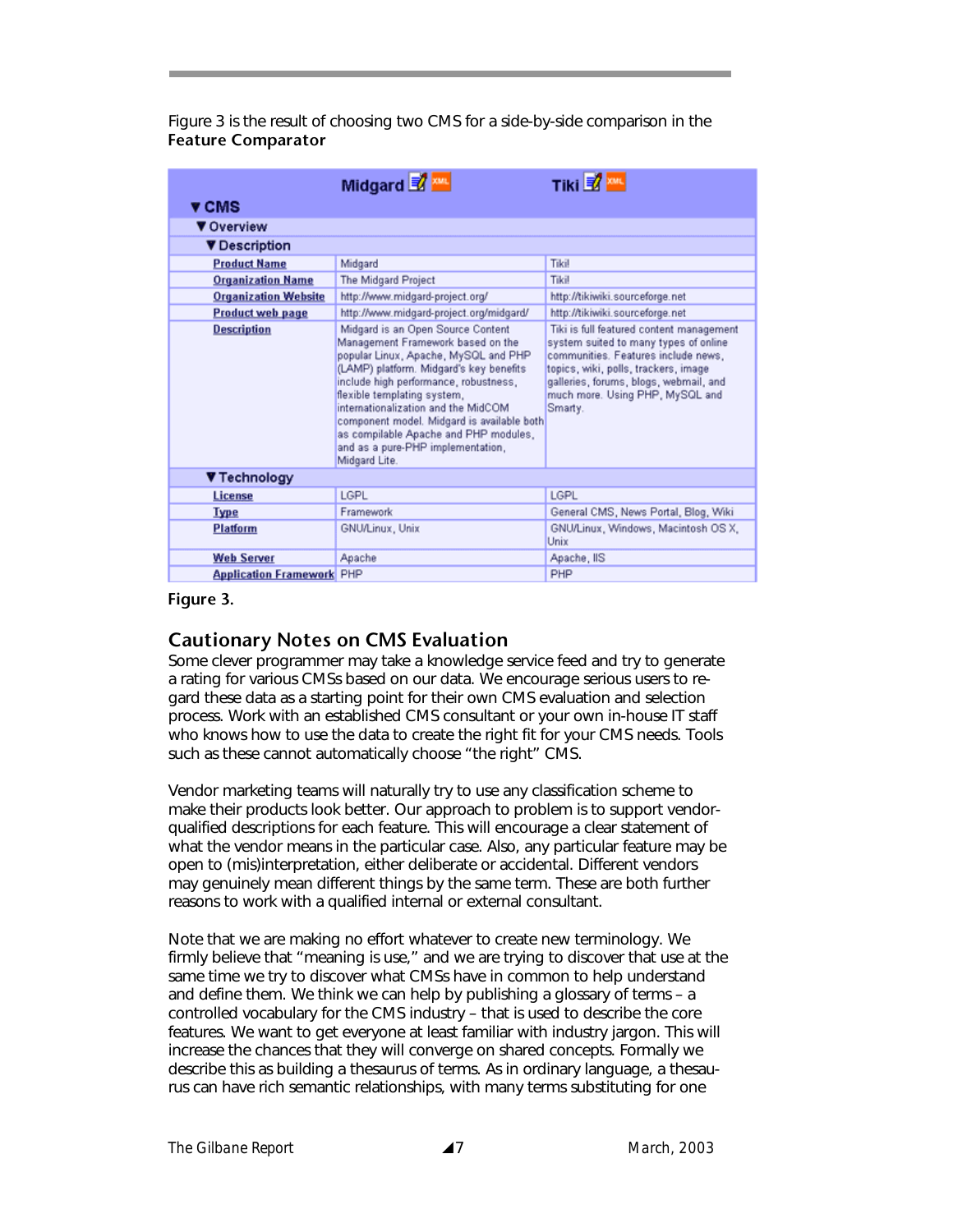another, and single words having different meanings in different contexts. We have the technology to identify preferred terms and common variants.

# **HOW TO ACCESS AND USE CMS KNOWLEDGE SERVICES**

#### **For Users of the Services**

Visit one of the collaborating CMS-related sites who are supporting the development version of the knowledgebase and tools:

- www.cmsInfo.org
- www.CMSReview.com
- www.Content-Wire.com
- www.Gilbane.com (available in early June 2003)
- www.OSCOM.org

#### **For CMS-related sites that would like to add CMS Knowledge Services for their site visitors**

- Go to www.CMSReview.com/CMSFeeds.html
- Copy the code snippet for the desired CMS Knowledge Service and paste it into one of your web pages. The service is now available on your site. Further help is available at http://www.cmsreview.com/HowTo/ForVendors.html

### **For CMS vendors that would like to edit their feature data**

- Go to www.CMSReview.com
- Login without a user name and password. You will be invited to join as an individual or organization and you will be sent a password. You will be given edit privileges by the administrator.
- Click on the Edit links next to your product name, log in, and edit your data. Further help is available at http://www.cmsreview.com/HowTo/ForVendors.html

### **For all interested who would like to criticize the feature list**

- Join the CMSML mailing list at http://www.oscom.org/mailman/listinfo/softwareml
- Send your thoughts to me (editor@cmsreview.com).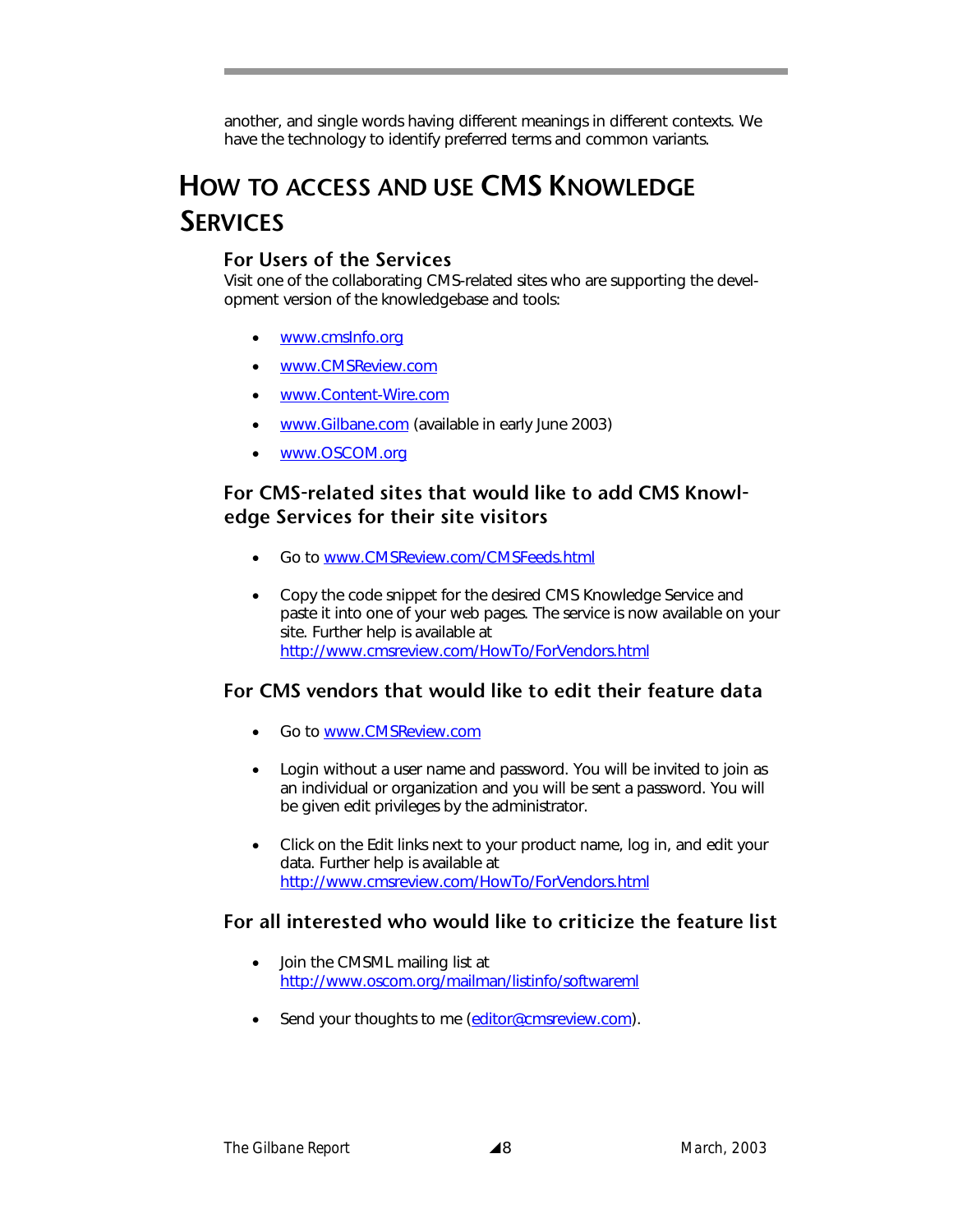# **PLEASE JOIN US!**

The knowledge services tools described here are in development. We need the participation of the CMS vendor community to fill in their data. We need them and we need CMS users to help us refine the most meaningful features and functions to be included in the master list.

A progress report on this project will be delivered at the *Gilbane Conference on Content Management @ Seybold* in San Francisco, September 9-10, 2003.

*Bob Doyle bobdoyle@skybuilders.com, with Gregor Rothfuss gregor@apache.org, and Frank Gilbane frank@gilbane.com*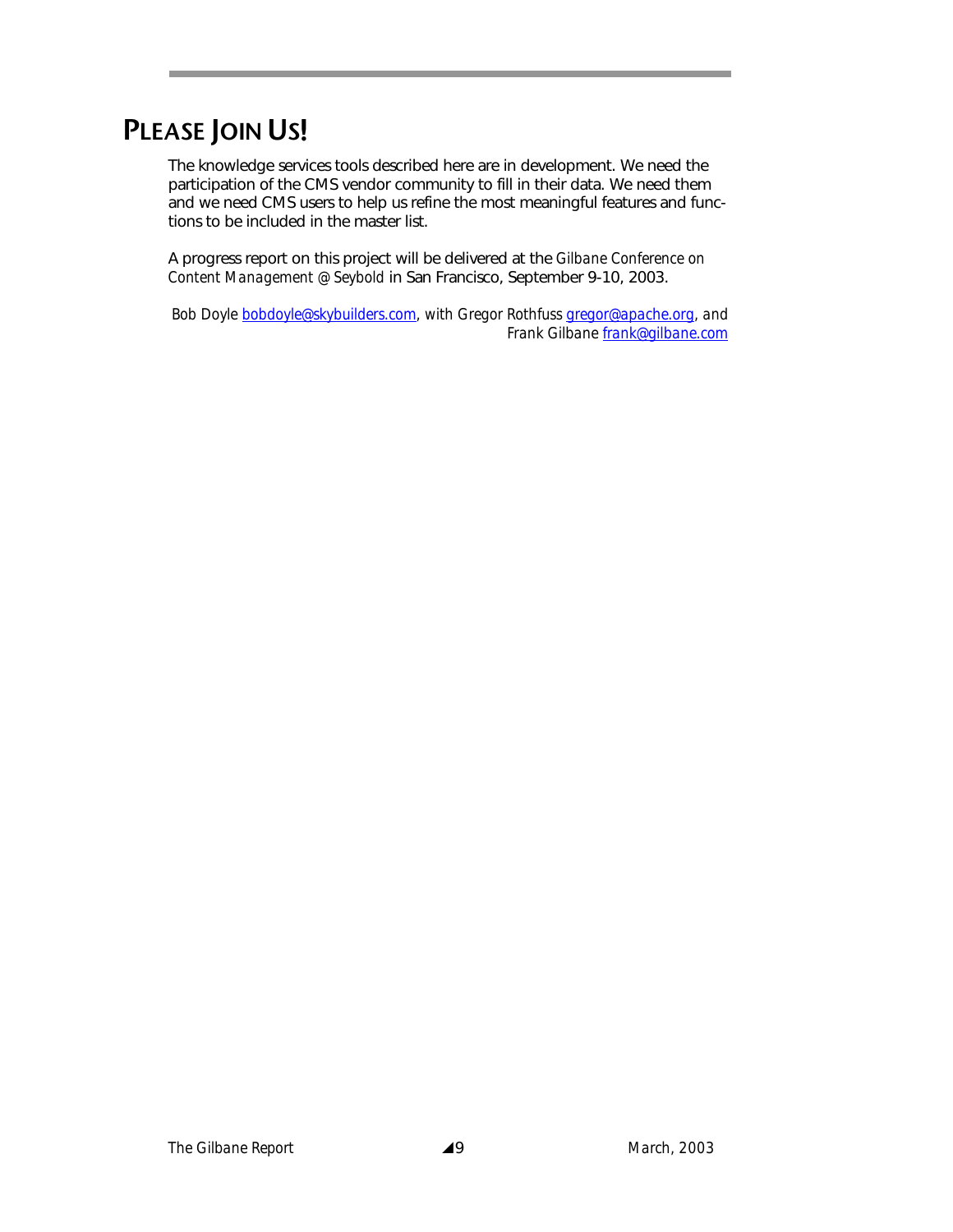# **APPENDIX A: PROPOSED CMS TAXONOMY**

This is a work in progress. Please comment, suggest, critique, or congratulate. editor@cmsreview.com.

## *1. Product Overview*

- **Description** 
	- o Product Name
	- o Company Name
	- o Company/Organization website
	- o Product web page
	- o Company's description
	- o Our Description
- **Technology** 
	- o License Open-source, Proprietary, which
	- o Type General CMS, Framework, Front end (UI), News Portal, Blog, Wiki
	- o Platform Windows, Linux, Mac, *etc.*
	- o Web Server IIS, Apache, *etc.*
	- o Application Framework Perl, Python, .NET, J2EE, PHP, Cold Fusion, *etc.*
	- o CMS Framework AxKit, Cocoon, Midgard, Zope, *etc.*
	- o Languages Perl, VB, Java, PHP, Python, *etc.*
	- o Databases Oracle, SQL Server, MySQL, PostgreSQL, any ODBC, *etc.*
	- o API public to allow extensibility.
- **Status** 
	- o Release 2.0, *etc.*
	- o Year introduced
	- o Number of Installs, Downloads
	- o Developer Community (website?, mail list?)
- **Marketing** 
	- o Price
	- o License (per CPU, per user, *etc.*)
	- o Market Position (Revenues, Competitors)
	- o Sales Methods (Sales Force, Online)
	- o Support Contracts, Consultants
	- o Online Demos, Sandbox, Prototype, Trial
- **Installation** 
	- o Online How To
	- o Hours/Days for Typical Install
	- o Documentation online/printed
	- o Download site/CD-ROMs
	- o Code Commented
- Support
	- o Online Help
	- o Tutorials
	- o Training Classes
	- o Cost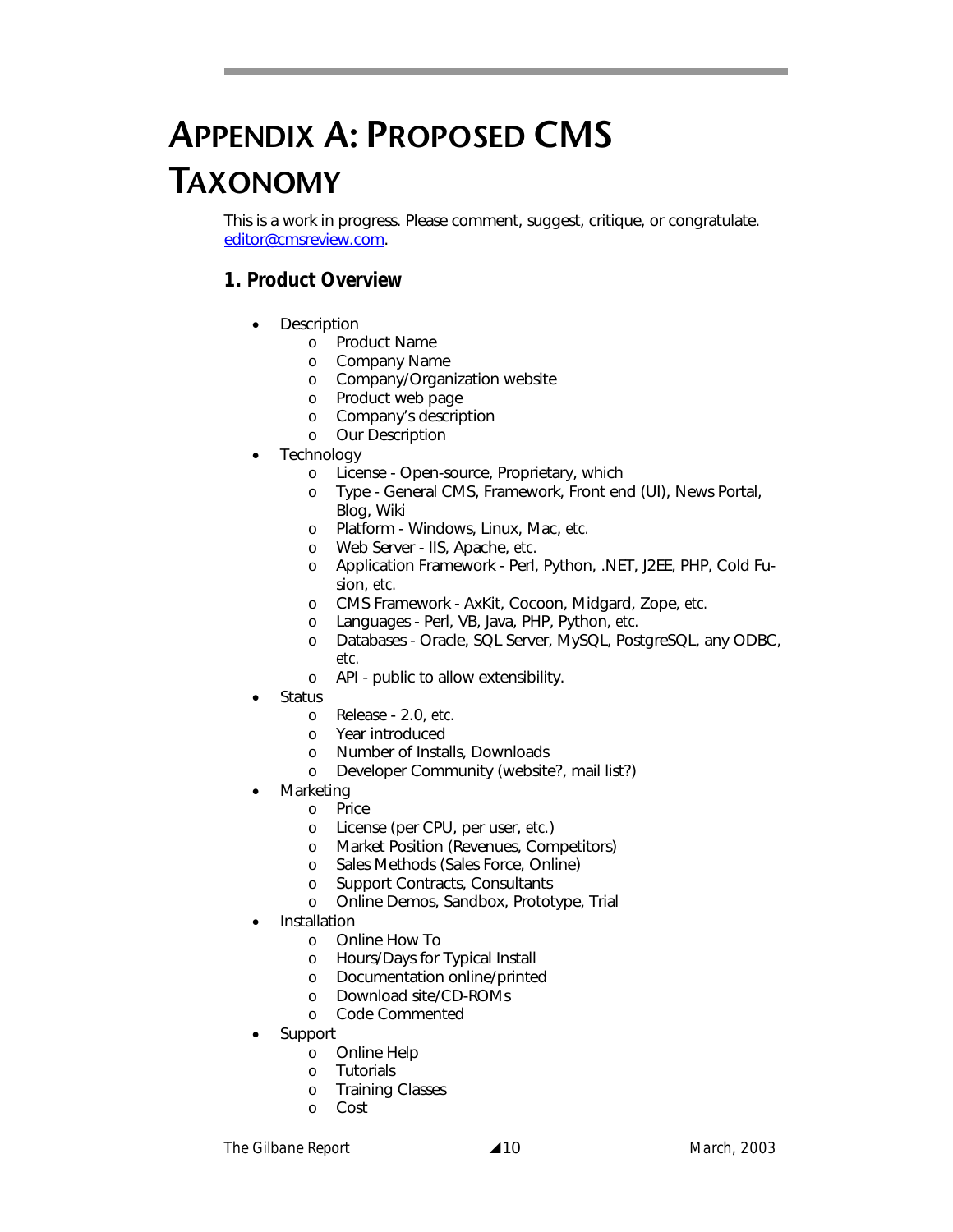- o Commercial Contracts
- o Help Desks
- o Independent Consultants

#### *2. Content Creation (Acquisition, Aggregation, Authoring)*

- **Acquisition** 
	- o Native support for filetypes
	- o Multiple file transfers (FTP, site import)
	- o Conversion tools (e.g.,Word to XML "chunks")
	- o Rights management
	- o Mandatory tagging (force structure and semantics)
	- o Supported RDF ontologies (e.g., Dublin Core)
- **Aggregation** 
	- o Incoming syndicated feeds
	- o Metadata management (read incoming metadata)
	- o Integrated Web services (e.g., currency conversion)
	- o UDDI tools
- Authoring (Editing Tools, Templating, Tagging)
	- o Content Element Editors (Naive and Power Users)
		- **WYSIWYG Through-The-Web**
		- **Text-only Forms**
		- **xML** Editor
		- Spell checker
		- Content objects use templates
		- Asset repository (images, sounds, Flash, video, *etc.*)
	- o Template Editor
		- **WYSIWYG Through-The-Web**
		- **Template Gallery**
		- **xML Editor**
	- o Tag Editor (semantics and style)
		- Drop-down menus of all tags
		- Metadata Thesaurus
		- **Taxonomies/Ontologies online**
	- Help online
		- **Context-sensitive help**<br>**Documentation**
		- Documentation
		- **Examples**

### *3. Content Management Proper (Workflow, Editing, Approvals, Staging, Repository, etc.)*

- Workflow
	- o Access Permission Levels (Privilege granularity)
		- **Number of levels**
		- Per User, Per Folder, Per Role, Per Item
		- **Flexible assignments to workflow**
		- Creator automatic owner
		- **User subscription to workflow**
	- o Check In/Check Out
		- Open page on web (Edit this page)
		- **Automatic file lock on open**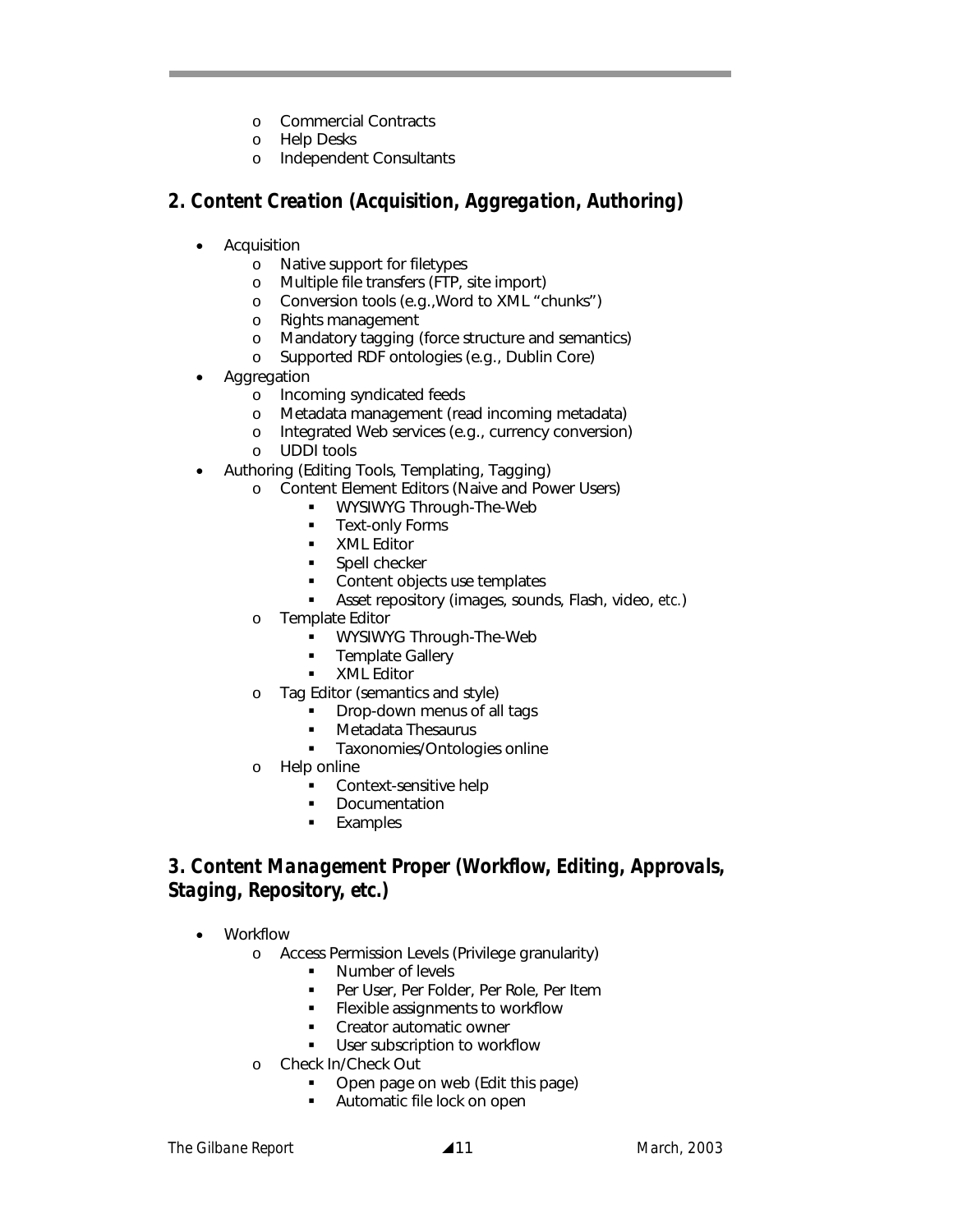- Conflict Resolution (who has it?)
- Instant Messaging (email, phones)
- Merge Tools, Diffs
- o Workflow Messaging
	- **Email notifications (links to work)**
	- Status (stage in workflow)
	- Comments at each stage
	- Audit trail (workflow log)
- o Arbitrary Roles (Writers, Editors, Graphic Artists, Rights Managers, Publishers, *etc.*)
- **Versioning** 
	- o Scheduling, Expiration
	- o All elements, templates date/time stamped
	- o Archive with rollback (per file or site?)
- **Personalization** 
	- o Relationship Management (History)
	- o Actions tracking
	- o Session/Click/Behavior analysis
	- o Individual visitor ID (cookies)
- **Localization** 
	- o Multilingual server
		- **Respond to browser language requests**
		- Gist translation option
	- o Workflow
		- Automatic notifications
		- Quality checkers
	- o UI multilingual
- Reporting
	- o Chrono workflow and by worker
	- o WebTrends-style for whole site
	- o Specific monitors
	- o Performance (page delivery times)
- **Storage** 
	- o Format (text, HTML, XML)
	- o Database only
	- o Files
	- o Files and database
- **Backup** 
	- o Onsite and offsite
	- o Files and database
	- o To nonvolatile media
	- o Disaster recovery plan
- **Security** 
	- o Firewall rules
	- o Encrypted sessions
- Staging Server for QA
	- o Testing methodology
	- o Replicates publishing environment

#### *4. Content Delivery (Live Server, Publishing, Syndication)*

- Publishing (Delivery)
	- o Separate Delivery from Creation/Staging/Testing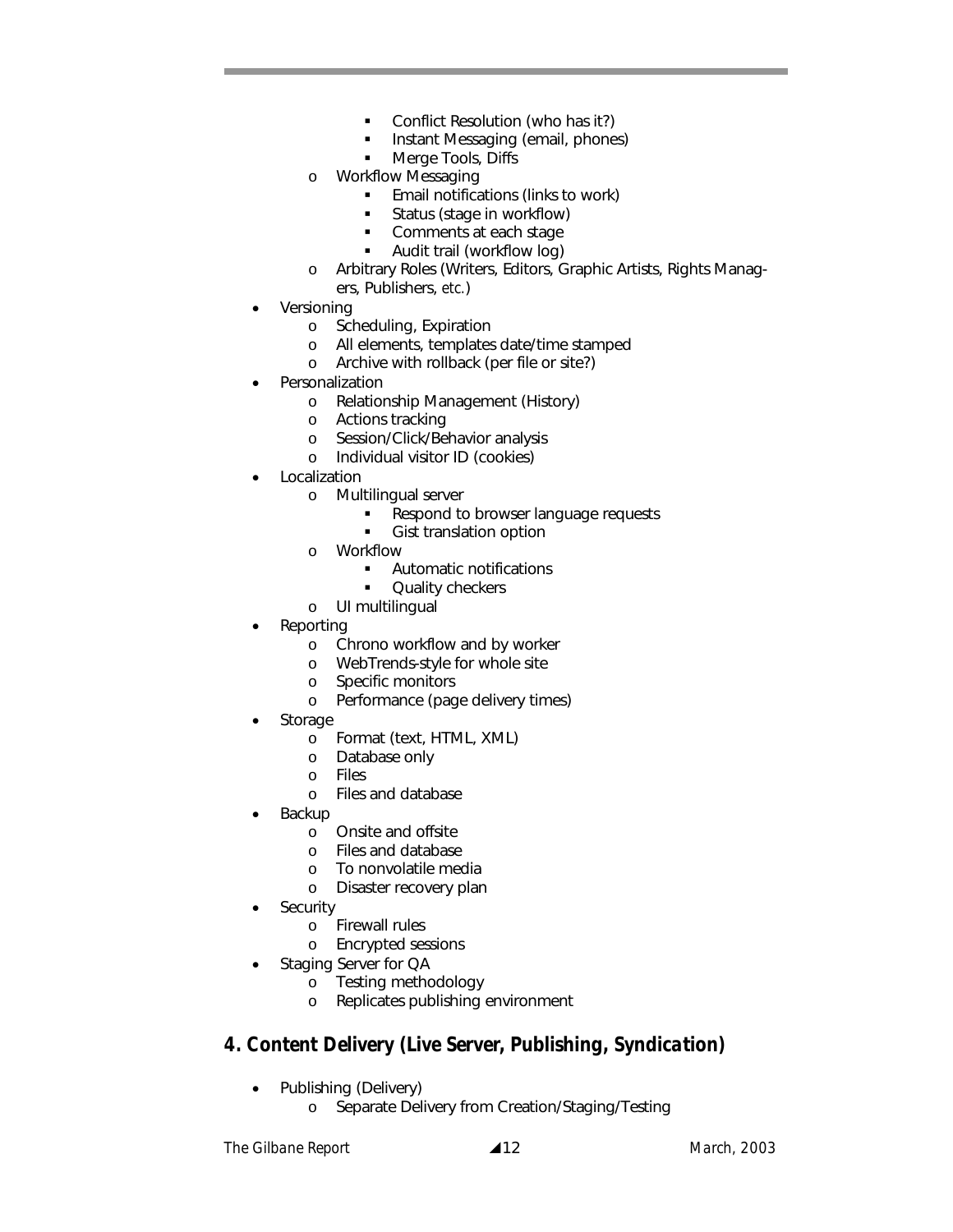- **Use different server platform?**
- Replication
- **Synchronization of mirror sites**
- o Multi-Publishing to different clients
	- **HTML, XHTML, XML**
	- **PDF**
	- **PDAs**
	- Cell phones
	- **Handicap accessibility**
- Syndication
	- o RDF Syndicated News Feeds
	- o Web services
	- o Information feeds

#### *5. Lifecycle Enhancements (Apply to all three stages above)*

- Security
	- o Audit trails
	- o Users
	- o System
	- o Network
- Business rules
	- o Records policies
	- o Privacy policies
- Integration
	- o Single authentication
	- o Enterprise portal
	- o Legacy database reuse
	- o Data warehousing
- Metadata management
	- o Digital rights management
	- o Digital rules management
- Transformations
- **Associations** 
	- o Hierarchy, taxonomy
	- o Index
	- o Cross reference
- Analysis
	- o Analytic Tools
	- o Pattern recognition
- Search and Locate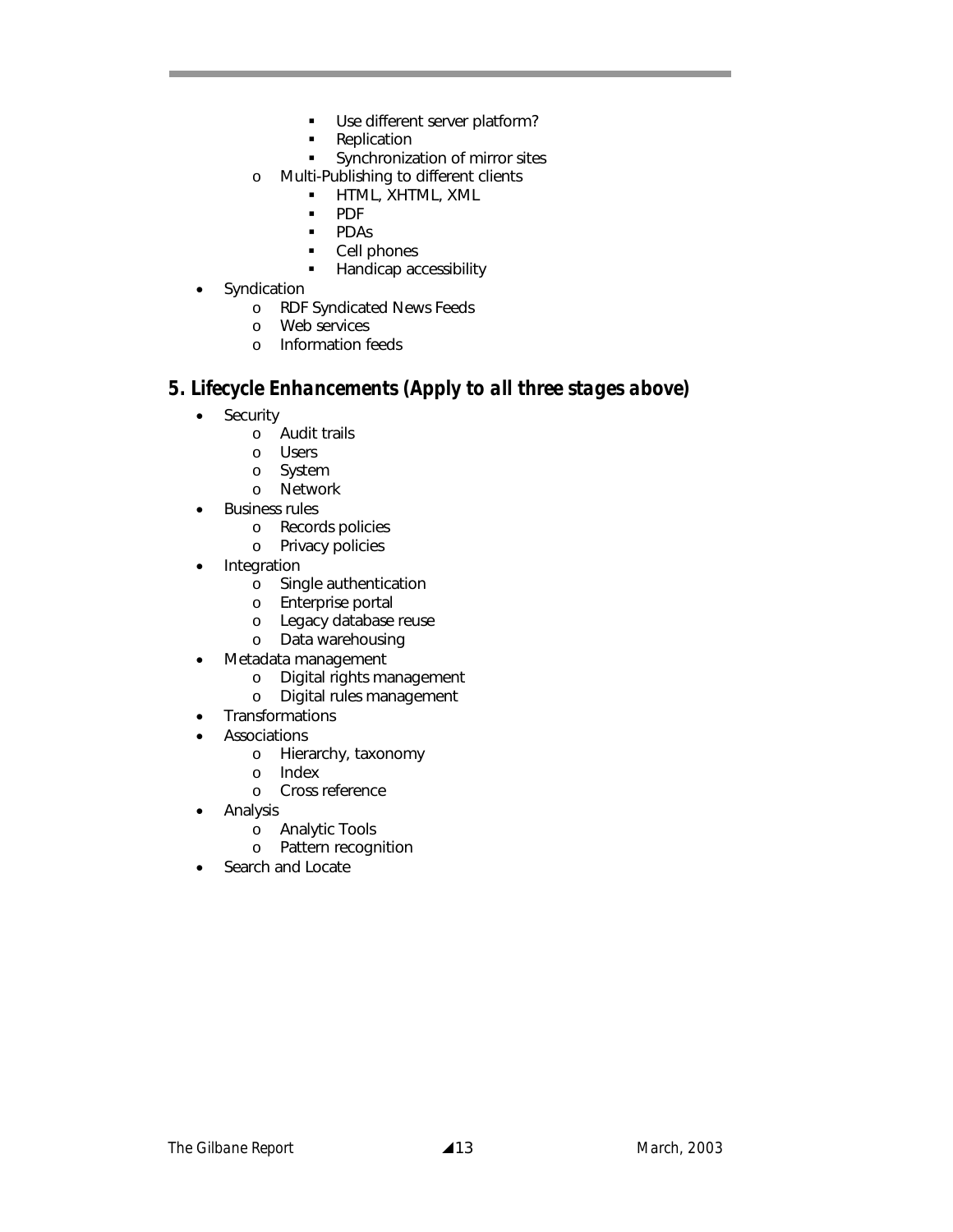# **INDUSTRY NEWS**

Current news, old news (to January 1999), and commentary is available at www.gilbane.com. Free RSS 2.0 news feeds are available at www.gilbane.com/syndication.html.

## **PERCUSSION INTRODUCES RHYTHMYX 5 ENTERPRISE CONTENT MANAGEMENT**

*3/31/2003* 

Percussion Software introduced version 5 of its Rhythmyx Content Management System (CMS), a major release that extends Rhythmyx into an ECM solution. It also features an architecture for system scaling - De-Coupled Delivery - which supports new delivery platforms as they are adopted. New capabilities in release 5 include: A new Document Management Module; new Rhythmyx Content Connectors for Oracle9i Applications Server and BEA WebLogic portals, the MediaBin Digital Asset Management (DAM) system, and Kofax' Ascent Capture; a new user interface for managing all ECM content; enhanced globalization support for management of multi-lingual content delivered to multiple audiences; and a new Web Services Developer Kit. Rhythmyx 5.0 is sold as a comprehensive ECM solution, or as a basic solution for Web Content Management (WCM) implementations, with a smooth upgrade path to the full ECM product. Both configurations are built on the same ECM foundation code base. Rhythmyx 5 supports Windows NT 4.0, Windows 2000 and Solaris platforms and is available for licensing immediately. www.percussion.com

## **MERANT INTRODUCES LATEST VERSION OF ENTERPRISE CONTENT MANAGEMENT SOLUTION**

*3/31/2003* 

Merant announced Merant Collage 4.0. Merant Collage 4.0 is easier to use, delivers advanced deployment capabilities, and offers enhanced support for Oracle9i Database, Microsoft SQL Server 2000, Linux servers and Macintosh clients. Merant Collage 4.0 features enhancements to deployment capabilities, enabling organizations to deploy code and content to databases and portals in addition to staging and production servers. Merant Collage also allows companies to deploy assets residing outside of the Collage repository, associate custom commands with deployment at multiple points of time, and execute custom commands on deployment servers. Merant Collage 4.0 supports Microsoft SQL Server 2000, Linux servers and Macintosh clients, as well as the comprehensive, integrated platform provided by Oracle's end-to-end technology stack, including the Oracle9i Database and Oracle9i Application Server. Merant Collage also supports multiple other operating systems, relational database platforms, application servers, desktop browsers and industry protocols. Merant Collage 4.0 will be available in April 2003. www.merant.com

## **REDDOT LAUNCHES CONTENT MANAGEMENT SERVER 5.0**

*3/31/2003* 

RedDot Solutions announced the launch of RedDot Content Management Server (CMS) 5.0. Among the new features are improved database support including native Oracle connections, and a graphical workflow designer. The RedDot translation editor is also now available as a server option. RedDot now offers full support for Oracle (in addition to MS-SQL Server and MSDE) as the internal database platform for a RedDot deployment. There is a new graphical browser-based interface for the design and modification of workflow processes within RedDot.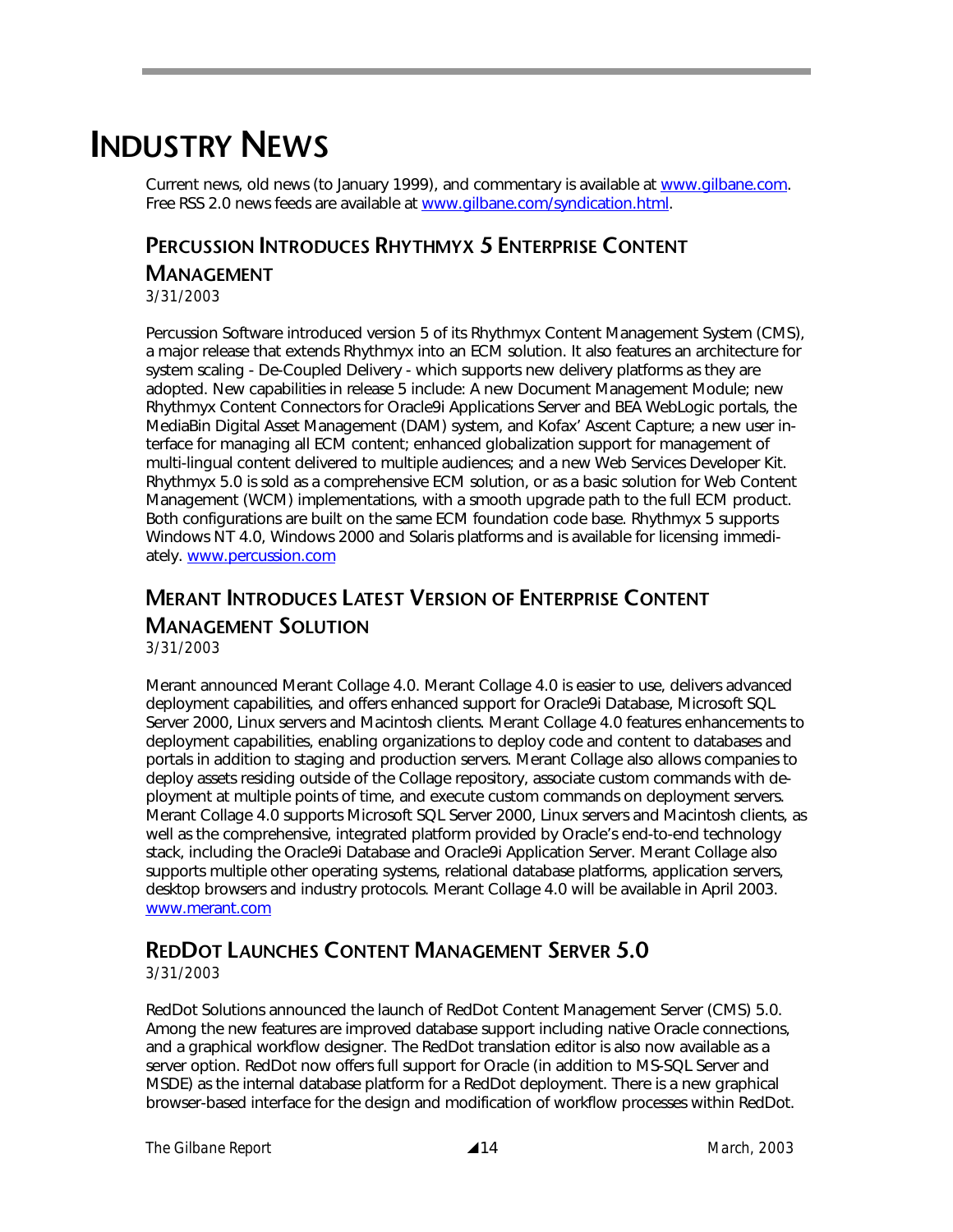The RedDot Translation Editor supports a global enterprise with translation tools to assist with the deployment of multilingual sites. Translators are notified via workflow e-mail when content has been created or modified and that content needs to be translated into the language that s/he is responsible for. The RedDot Translation Editor gives the translator a split-screen text editor with one side displaying the original content and the other a text editor ready for the translator to input the content in the language needed. For a detailed list of CMS 5.0 features and functionality, see www.reddot.com/product/product\_v5.htm

## **LEGATO INTEGRATES VERITY SOFTWARE INTO CONTENT MANAGEMENT SUITE**

*3/31/2003* 

Verity Inc. announced its Verity K2 Developer (K2D) software has been embedded into ApplicationXtender, an integrated suite of enterprise content management solutions from LEGATO Systems Inc. Verity K2D complements ApplicationXtender's foreign language support in the enhanced search capability by supporting the languages offered by ApplicationXtender -- Japanese, Spanish and Brazilian Portuguese. www.verity.com

## **ENDECA & CLEARFOREST ANNOUNCE STRATEGIC PARTNERSHIP**

*3/31/2003* 

Endeca and ClearForest announced a partnership that will provide customers with the ability to search, explore and navigate unstructured enterprise data. ClearForest will offer unstructured data auto tagging to customers deploying Endeca ProFind enterprise search application solutions. Endeca and ClearForest have integrated their technology products to provide a more powerful information retrieval system for large corporate and government users. Through its automated creation of metadata, ClearTags transforms unstructured content and makes it as accessible as the structured information typically found in databases. In combination with Endeca ProFind, an advanced search and Guided Navigation application, users will benefit from search and navigation of unstructured data. www.endeca.com, www.clearforest.com

## **PLUMTREE ANNOUNCES INTEGRATION WITH FILENET ENTERPRISE CONTENT MANAGEMENT**

*3/27/2003* 

Enterprise Web technology leader Plumtree Software announced an integration suite that delivers access to FileNet's P8 enterprise content management (ECM) architecture through the Plumtree Corporate Portal. The integration suite, developed and supported by Soft Cell, consists of portlets for incorporating FileNet's content and business process management, and a certified Crawler Web Service for indexing and meta-tagging FileNet content in the Plumtree Corporate Portal Document Directory. The Crawler Web Service for FileNet Content Services by Soft Cell periodically scans the FileNet repository for the latest document versions and new content, and creates links in the portal's document directory to text documents, images, spreadsheets or other forms of content. The Crawler and portlets are available from Soft Cell and Plumtree. www.softcell.be, www.plumtree.com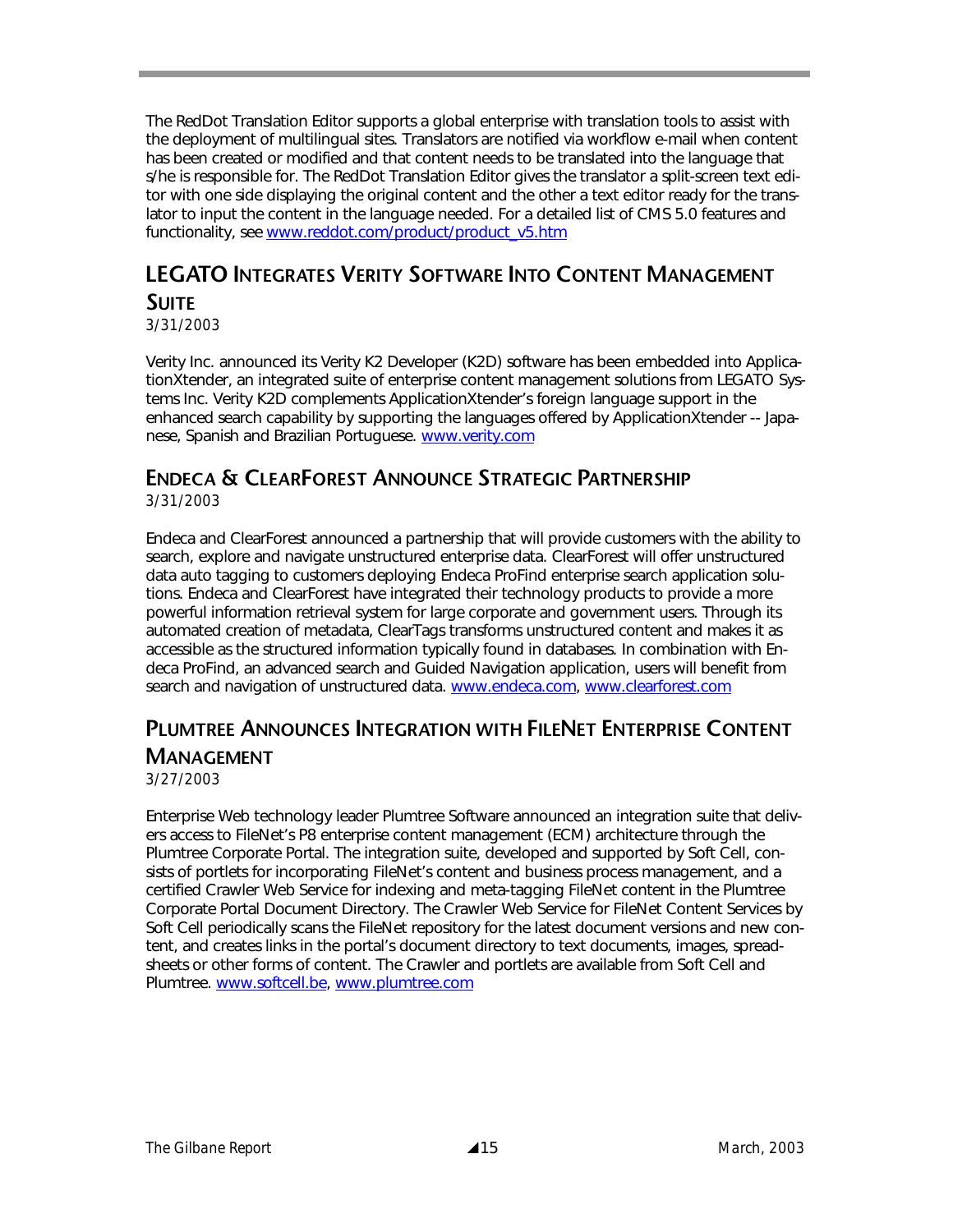## **ARTESIA RELEASES TEAMS ADAPTER FOR VIGNETTE CONTENT MANAGEMENT**

*3/26/2003* 

Artesia Technologies announced the immediate availability of a newly developed integration adapter linking the Artesia TEAMS solution with Vignette's family of content management and portal solutions. With the release of this product, enterprises can integrate Artesia's digital asset management solutions with Vignette's solutions. The jointly developed integration package is currently available. Pricing information may be obtained through Vignette and Artesia. www.artesia.com

#### **HUMMINGBIRD ACQUIRES KEY AUTOMATION/DISPRO**

*3/26/2003* 

Hummingbird Ltd. announced the acquisition of Key Automation Nederland B.V. and its affiliate Dispro B.V. (herein referred to as "Key Automation/Dispro") privately held distributors and integrators of document management solutions in the Netherlands and Benelux. Key Automation/Dispro are long standing Hummingbird partners in the deployment and integration of Hummingbird products. While their expertise spans multiple industries, Key Automation/Dispro is mostly recognized in the government sector for document, records and correspondence management solutions. Key Automation/Dispro provide product integration, deployment, implementation and educational services that deliver single source point of support to manage the entire life cycle associated with enterprise information management solutions. www.hummingbird.com

#### **MEDIABIN & SMARTPATH PARTNER**

*3/25/2003* 

SmartPath Inc. announced a strategic partnership with MediaBin Inc. The integration of Smart-Path's MRM (Marketing Resource Management) solution with MediaBin's DAM (Dogital Asset Management) solution provides comprehensive functionality to support production and project management initiatives for all marketing activities. This integration will offer large marketing organizations the capabilities they need to speed marketing campaigns and product launches while increasing efficiencies and reducing costs. www.smartpathinc.com, mediabin.com

## **WEBWARE INTRODUCES ACTIVEMEDIA ACCESS**

*3/25/2003* 

WebWare Corporation announced the introduction of WebWare ActiveMedia Access, an enterprise-ready digital asset management system for under \$50,000. ActiveMedia Access is engineered for the enterprise but designed for the needs of the workgroup. It enables enterprise workgroups, creative agencies, video post-production facilities, and similar environments to create a digital library for rich media: key graphics, layouts, illustrations, slide presentations, and video. ActiveMedia Access is built on the web services-based ActiveMedia 4 content management engine. ActiveMedia Access lets project managers assign sophisticated business rules to a company's digital assets at the workgroup level without the need for database administrators or outside professional services. It also allows authorized users to access, approve, track, audit, and transform product and marketing content instantly and securely over the Internet. ActiveMedia Access runs on Microsoft Windows 2000 and SQL Server, or Sun Solaris. It is available as both an installed software solution or a fully hosted service. www.webwarecorp.com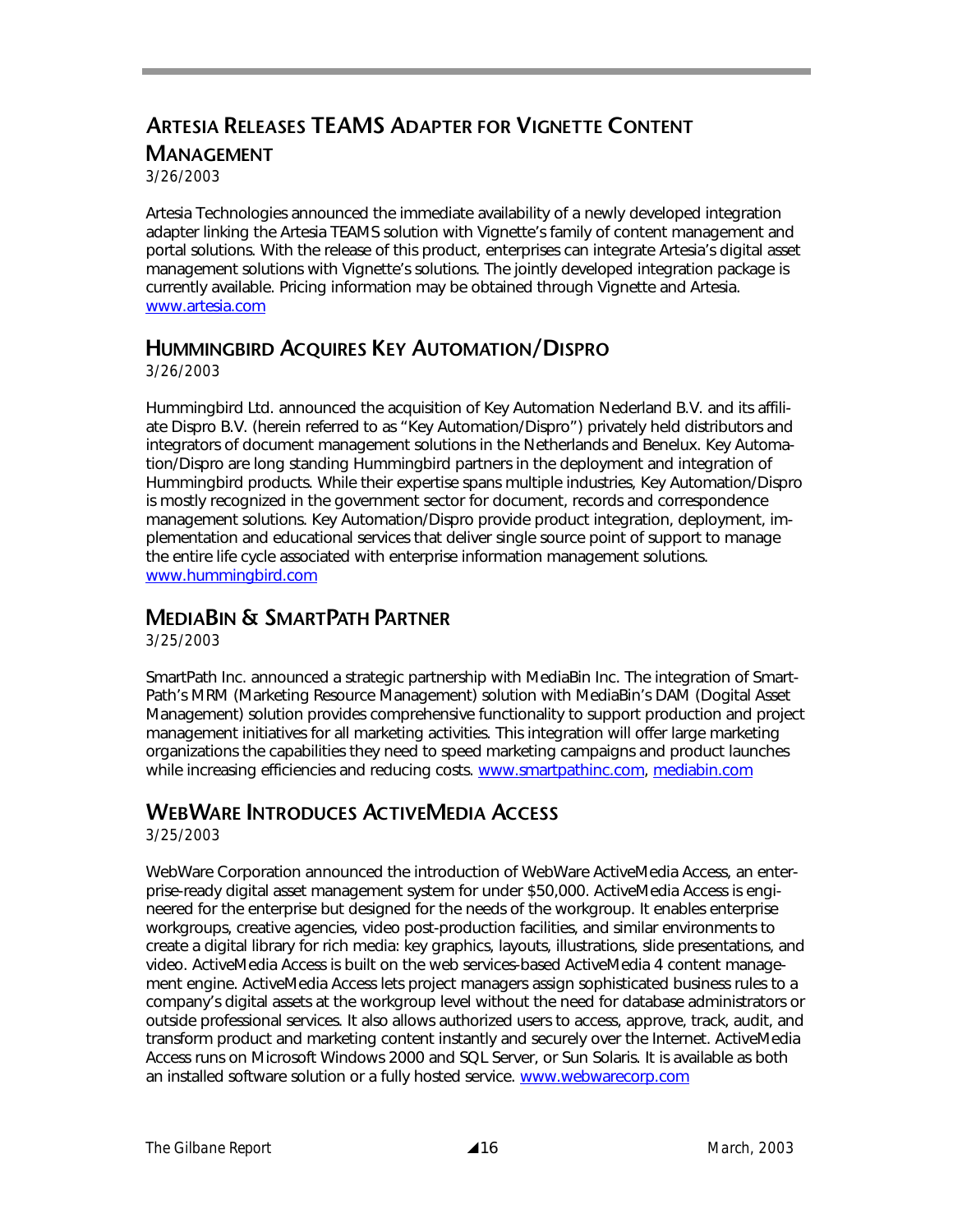## **ARTESIA INTEGRATES DIAMONSOFT'S FONT SENSE**

*3/25/2003* 

DiamondSoft Inc. and Artesia Technologies announced the integration of Diamondsoft's Font Sense technology into the Artesia TEAMS Creative Client. Font Sense enhances the Artesia TEAMS digital asset management solution by identifying and recording critical information about fonts used in digital content, thus preventing workflow interruptions that may occur due to missing fonts or incorrect font usage. When ingesting files, the TEAMS Creative Client can now automatically extract and store the Font Sense identification provided by Font Reserve Server as metadata in TEAMS. If a user needs to reprint an asset -- perhaps years after its creation -- the correct fonts are always available via Font Reserve Server, eliminating wasted time spent searching for the correct font. Additionally, when assets must be sent to a third-party collaborator or partner, fonts can be collected and automatically attached to the content upon export from Artesia's TEAMS. www.artesia.com. www.fontreserve.com, www.diamondsoft.com

### **W3C ISSUES XPOINTER RECOMMENDATION**

*3/25/2003* 

The World Wide Web Consortium released XPointer as a three-part W3C Recommendation. The "XPointer Framework" is an extensible system for identifying regions in XML documents which provides for multiple addressing schemes. The "element()" scheme allows basic addressing of XML elements in terms of a document's tree structure. The "xmlns()" scheme is used to interpret namespace prefixes in scheme names and pointers. www.w3.org/TR/2003/REC-xptrframework-20030325/

## **XEROX LICENSES DRALASOFT WORKFLOW FOR DOCUSHARE**

*3/24/2003* 

Dralasoft announced that Xerox Corporation has licensed Dralasoft Workflow for inclusion into DocuShare, Xeroxs Web-based document and content management software. By embedding Dralasoft Workflow engine into DocuShare, Xerox can help its DocuShare customers route documents more efficiently across their enterprises through workflows built with modeling tools that automate and map customer business processes. As a document repository, DocuShare keeps critical information safe, yet easy to access. Users can store any file type, including office documents, images, media files and graphics. As a content management system, it updates and manages the content of a Web site. As a collaborative project management system, it enables users to organize, manage and share all of a projects information. Its Java-based DocuShare platform will enable third parties to develop custom workflow applications through Dralasoft Workflow. DocuShare runs on Windows, Linux and Solaris systems. Dralasoft products provide the capability to integrate workflow technology into Java-based systems using Java, XML, SOAP, LDAP, HTTP and JDBC. www.dralasoft.com, http://docushare.xerox.com

## **FAST UNVEILS DATA SEARCH 3.2**

*3/24/2003* 

Fast Search & Transfer (FAST) unveiled FAST Data Search 3.2, an advanced version of its realtime search solution that is designed for organizations seeking either departmental or enterprise wide solutions. Offered as FAST Data Search Professional, FAST Data Search Enterprise, and FAST Data Search SST, the FAST Data Search product line now includes Live Analytics, which enables "on-the-fly" data and information analysis with a dynamic drill-down capability, where end users can tap the specific information they need based on the actual data in the result set, rather than pre-defined binning of the data. Also now included is the Business Manager's Con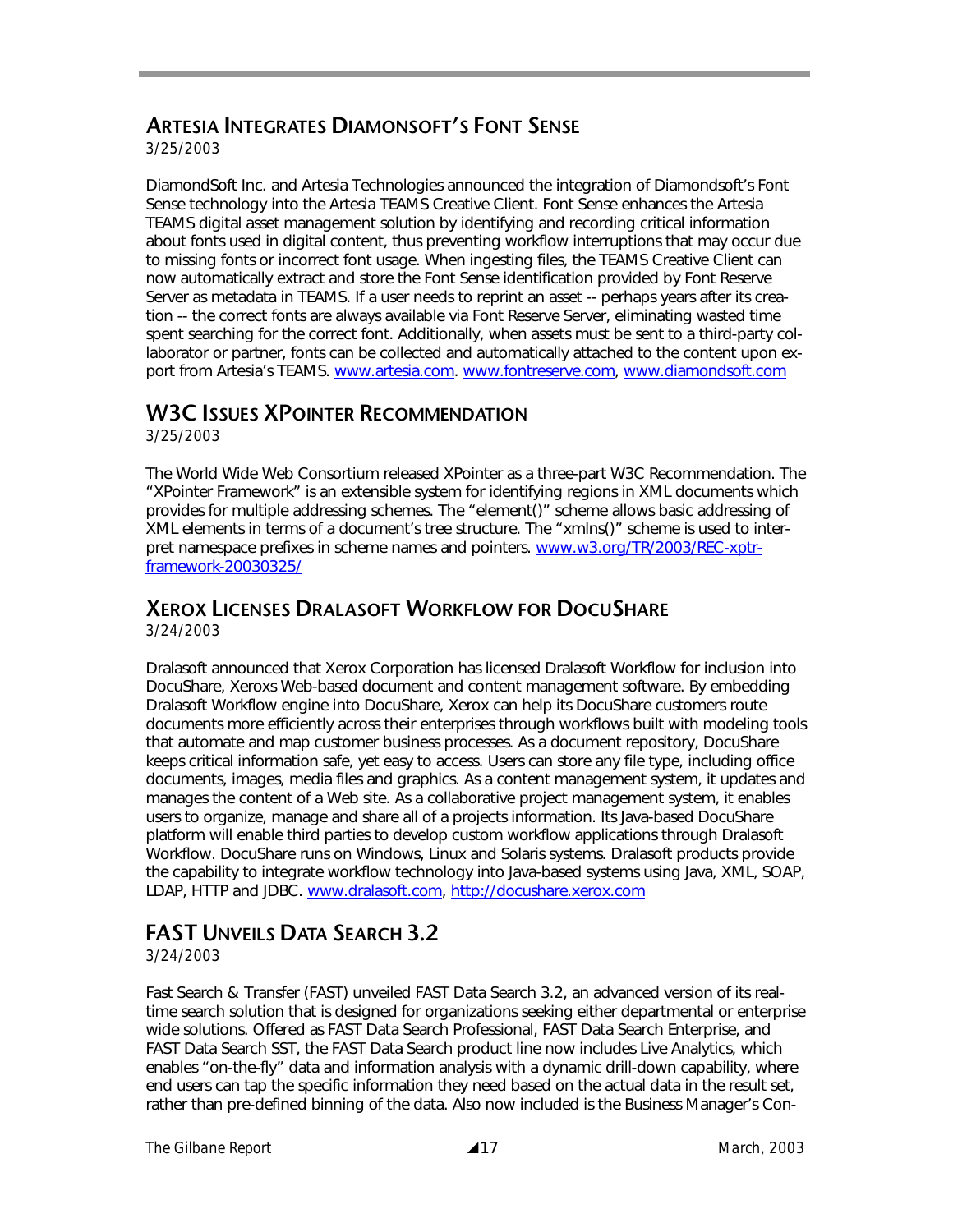trol Panel, so business managers can tune the search attributes of the data source. Additional enhancements include improvements to the combination of structured and unstructured data capabilities, automatic document categorization, dynamic result clustering, and similarity based results analysis. Advanced linguistics support for Japanese was added, and automatic language detection was increased to support 54 languages. FAST Data Search also now includes enhanced security features and supports HP-UX and Red Hat Linux Advanced Server, in addition to IBM AIX, Red Hat Linux, Solaris, and Windows 2000/XP. www.fastsearch.com

## **IXOS & CONVERA PARTNER**

*3/24/2003* 

Convera and IXOS Software Inc. announced a new partnership designed to assist enterprise customers in managing large volumes of business documents and email communications. IXOS will sell Converas RetrievalWare search and categorization software as an optional component of the IXOS-eCONserver product. The combined solution will add Converas search capabilities to enable customers to retrieve email messages, attachments and other business documents from the IXOS-eCONserver archive for a variety of purposes, including records management, discovery and general knowledge management. The solution, available immediately, will be sold to the commercial and federal market by IXOS North American sales teams in the United States, Canada and Mexico. www.ixos.com, www.convera.com

## **CONVERA LAUNCHES TAXONOMY DEVELOPER PROGRAM WITH 10 PARTNERS**

*3/24/2003* 

Convera announced that it has certified ten partners as part of its new Taxonomy Developer Certification Program. Under the program, Convera trains and certifies IT and knowledge management professionals in the development and deployment of custom taxonomies and classifications using Converas new RetrievalWare Categorization and Dynamic Classification product. Participants who completed the five-day certification program include Access Innovations, Advanced Technology Systems (ATS), Bleuphish, Creative Technology Inc., IBM Italia, KAPS Group LLC, Mitre, MZM Inc., SRA International Inc., and Veridian Engineering. Certified Taxonomy Developers will serve as consultants and service providers to assist Convera customers in understanding their information management needs, organizing their information in a way that best serves their objectives, and developing well-tuned taxonomies for use with Convera software. Certified Taxonomy Developers also will have the opportunity to market cartridges that they have developed within the Convera customer base as pre-built taxonomies. www.convera.com

## **BACKWEB ENHANCES PROACTIVEPORTAL SERVER**

*3/24/2003* 

BackWeb Technologies announced Version 3 of its ProactivePortal Server offering. The new product release enables mobile professionals to not only access their portal offline, but also update portal data while they are disconnected from the network. The BackWeb ProactivePortal Server integrates with portal frameworks to enable offline interaction with critical content and applications with essentially the same personalized user experience that occurs online. ProactivePortal Server v3 delivers a two-way synchronization capability that enables end users to fill and submit portal-based forms while disconnected from the network. Once the user reconnects online, the forms are synchronized up to the BackWeb ProactivePortal Server and applied to through the portal to the underlying applications. This ensures all updated and altered information is automatically stored and synchronized. BackWeb ProactivePortal Server v3 is available immediately and can be purchased through SAP, IBM and BackWeb. www.backweb.com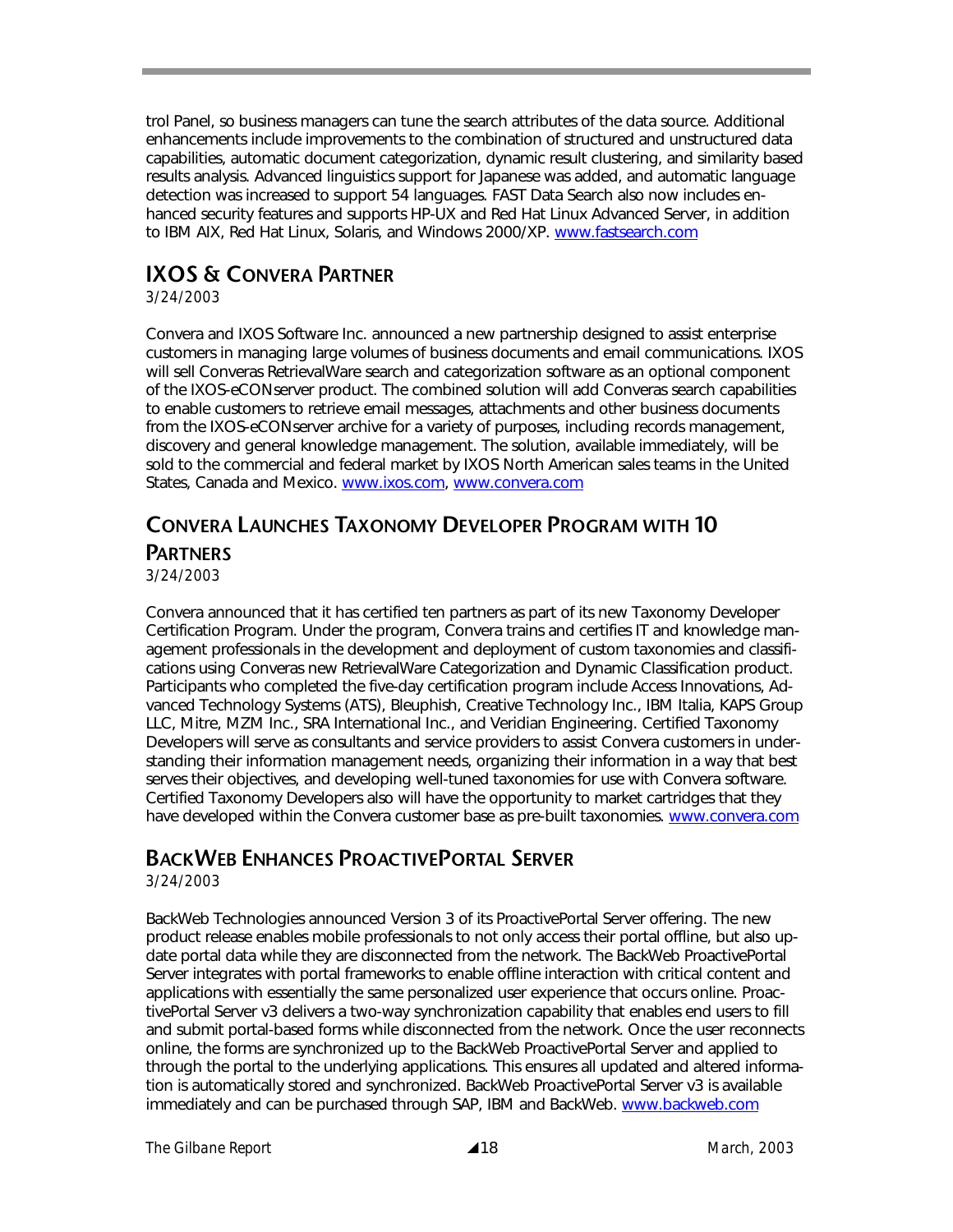## **EMETA UNVEILS ERIGHTS SUITE**

*3/24/2003* 

eMeta Corporation announced the availability of the eRights Suite. The eRights Suite provides the infrastructure, applications and insight necessary to secure and sell digital assets and services. The new Suite enables enterprises to create, control and commercialize digital offerings that are synchronized to specific business needs and models, assets and audiences. The eRights Suite is composed of RightAccess 3.0, RightCommerce 3.0, and RightServices 1.0. RightAccess provides the infrastructure necessary to protect and manage access to digital assets and services. Offering advanced authentication and authorization, delegated administration, and metadirectory features. RightCommerce contains packaging, pricing, customer care, billing and payment applications. RightServices provides a solution for the protection and commercialization of those assets, and is optimized for non-traditional online assets such as software services and software code. RightCommerce may be integrated with Content Management, CRM, and DRM systems. www.emeta.com

### **ADVENT ANNOUNCES 3B2 V8**

*3/20/2003* 

Advent Publishing Systems announced a new and substantially enhanced version of its 3B2 software, Version 8, at XML Europe on May 5th 2003. Version 8 of 3B2 implements a range of XML-related international standards including XSL-FO, XPath, XSLT, and SVG. Additional features in Version 8 of Advent 3B2 software include: page building on the fly wherein content can determine page layout, more consistent 3B2 programming commands, a new de-bugging tool that streamlines the development and debugging of templates and formats, a new format profiler for producing job statistics on the processing speed of a job, font quick tables to make fonts more accessible, new and improved CALS libraries for for use with SGML and XML, entity libraries to support ISO standard entity sets, and an improved and enhanced user interface. Version 8 will be available for customer shipment beginning Monday 5th May 2003. www.3b2.com/v8

## **CAMBRIDGEDOCS & ALTOVA ANNOUNCE XDOC XML CONVERTER PLUG-IN FOR XMLSPY**

*3/19/2003* 

Altova software and CambridgeDocs announced the xDoc Plug-in, a tool for migrating unstructured content from Microsoft Word, HTML, and PDF documents, directly into Altova's XMLSPY. The combined solution helps businesses transform volumes of pre-existing unstructured documents into DocBook XML, LegalXML, NewsML, HR-XML, SCORM, and other customer-specific schemas. The resulting XML content can be stored in content management systems, databases and XML repositories. XMLSPY users would be able to select "Open From Microsoft Word", "Open From HTML", "Open From PDF" or from any other supported format, and have the documents automatically converted into XML, along with an appropriate XSLT stylesheet required to view the XML as a well-formatted document. The xDoc Plug-in is a Java 2 platform engine and works on Windows 2000 and Windows XP. The application can be downloaded for immediate evaluation and purchase. www.cambridgedocs.com/products\_xmlspyplugin.htm, www.altova.com/download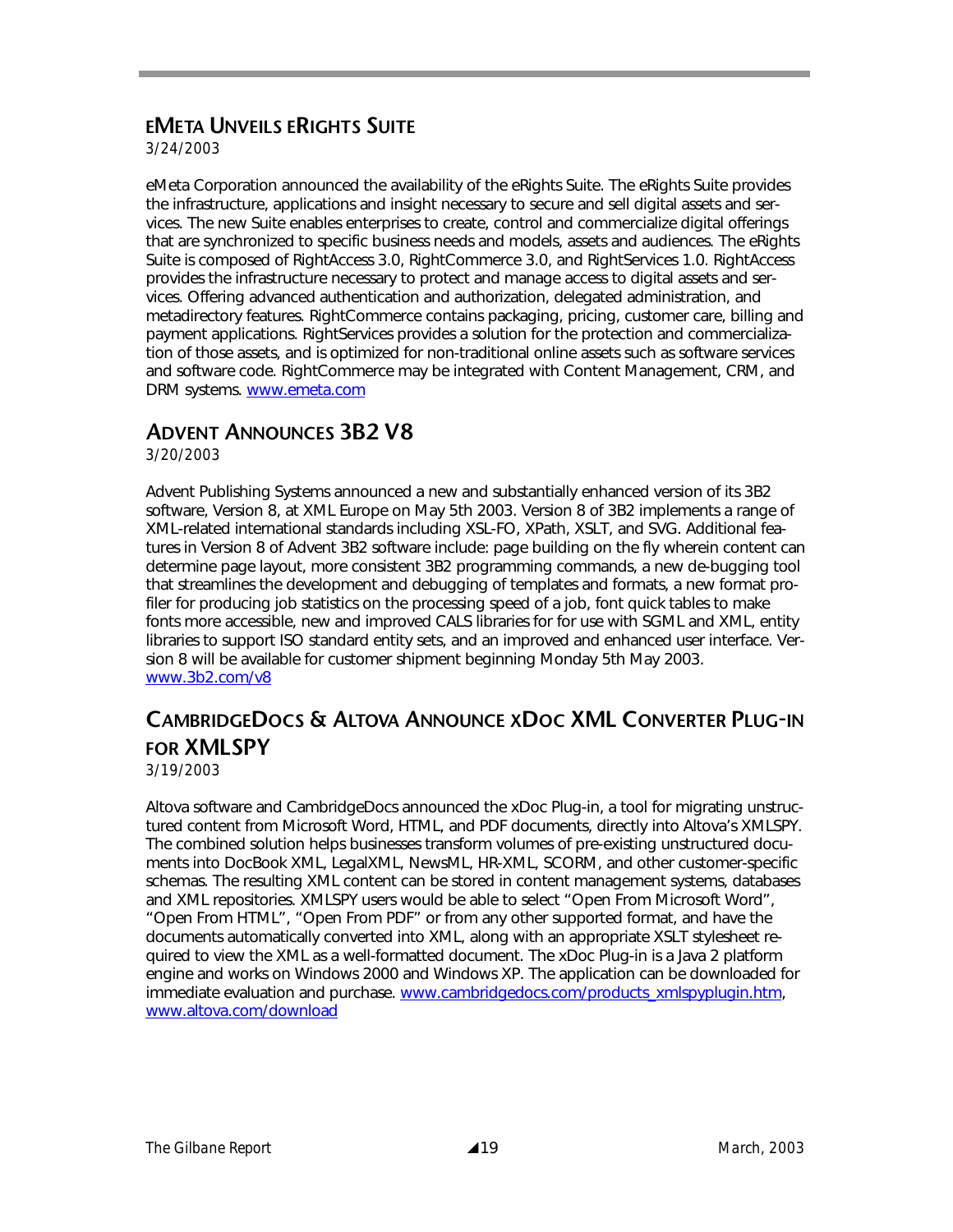## **VERIDOCS RELEASES XMLDOCS 1 WITH "TEMPLATE DESIGNER"**

*3/19/2003* 

Veridocs announced the availability XMLdocs Version 1, a hosted XML document authoring and management system. For the release, Veridocs has added a flexible new "Template Designer" feature not available on the products Beta Version. Template Designer makes it simple for organizations to create templates from schemas (or use an existing template from XMLdocs as a starting point for a new template) for everything from press releases and product descriptions to knowledge-based articles and help documents. Using these templates, non-technical users write XML documents via the XMLdocs Editor's word-processor-like interface. Documents can then be exported for publication on a Web site or elsewhere through a Web Service. XMLdocs is priced to be affordable for everyone interested in authoring content in XML. Individual users can register for the product and create a personal workspace for free. Group fees start at \$99 per month. my.xmldocs.com/register

## **MONDOSOFT & SITECORE TO PROVIDE ENHANCED CONTENT**

#### **MANAGEMENT**

*3/18/2003* 

Mondosoft announced an integration between MondoSearch site search and SiteCore's content management system. The integration enables MondoSearch enterprise search to index and retrieve content managed by SiteCore content management system to provide information retrieval and immediate access to business content. Both solutions use Microsoft .NET built technology. Web site owners will also have the advantage of visitor search activity reporting to determine who is using the search function, what information they are looking for and, what they are finding and not finding on the site. Content can be simply adjusted and refined using both SiteCore and MondoSearch. www.mondosoft.com

## **XYENTERPRISE ANNOUNCES WEB SERVICES DEVELOPMENT KIT FOR XML PUBLISHING**

*3/18/2003* 

XyEnterprise announced a new Web Services Development Kit for its XML Professional Publisher (XPP) software line. This new Web Services interface makes available the XML publishing capabilities of XPP to Web interfaces, portals, and application integrations, providing rapid deployment of automated XML publishing solutions in environments as diverse as corporate IT services to consumer "publish on demand" applications. The new Web Services offering exposes the composition, transformation and rendering capabilities of the XPP software through a SOAP/XML interface. This API provides access for customers and developers, enabling them to build customized end-user interfaces in support of distributed XML publishing services. Web Services also supports the deployment of XPP as an embedded batch processing engine able to transform XML content to PDF, print, and Web output on demand. www.xyenterprise.com

## **SDLX TRANSLATION SUITE 2003 LAUNCHED**

*3/18/2003* 

SDL Desktop Products has announced the launch of a new version of its SDLX Computer Aided Translation system with over 20 new enhancements. SDLX Translation Suite 2003 is a complete and secure translation environment for corporations, translation companies and freelance translators. www.sdlx.com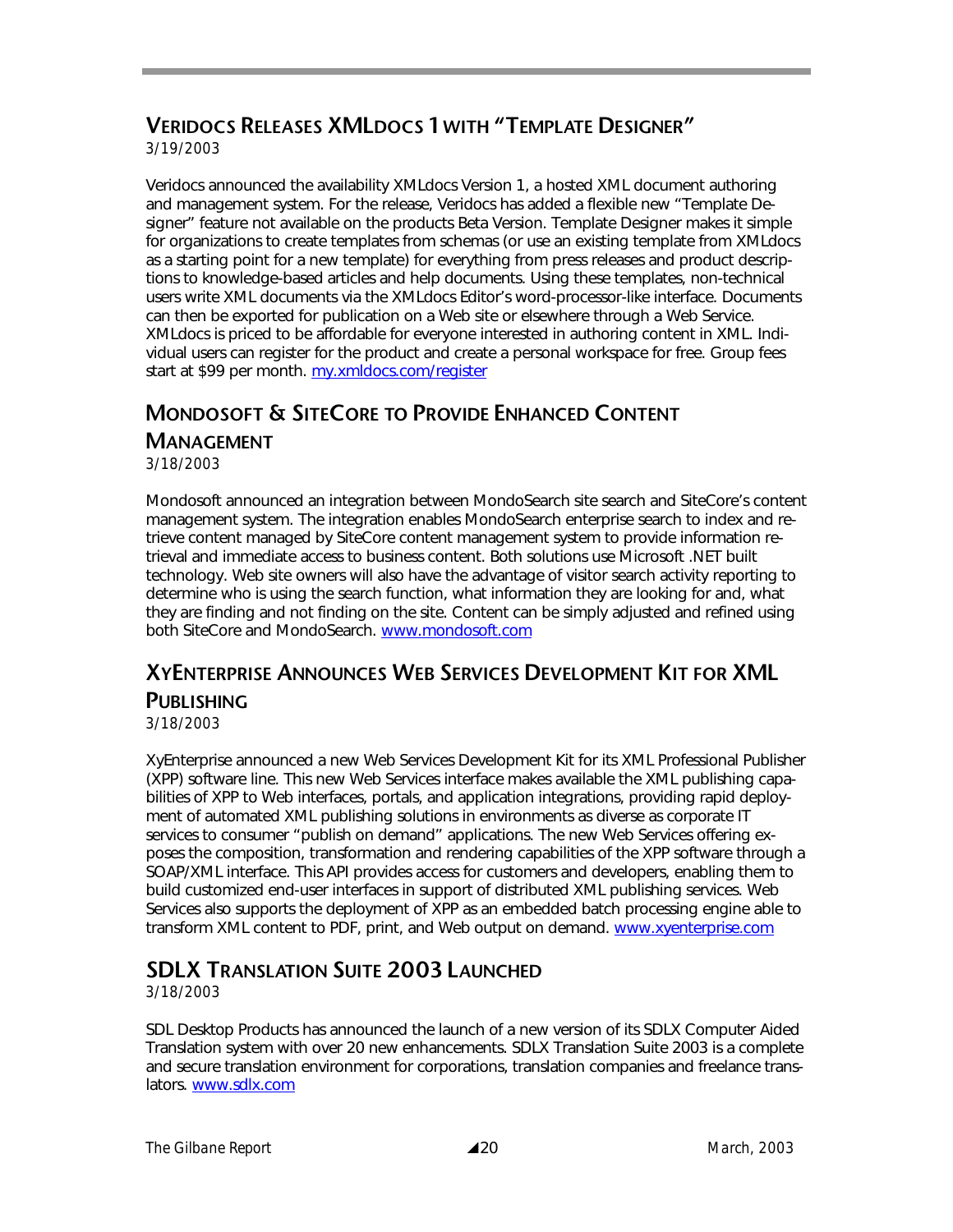## **SEMAGIX SHIPS FREEDOM 3.0**

*3/17/2003* 

Semagix announced that it is shipping version 3.0 of its Freedom platform for enhancing metadata and integrating enterprise information from structured and unstructured content sources. Semagix Freedom is a semantics-based Enterprise Information Integration (EII) software platform that is used to aggregate and relate large volumes of heterogeneous information held in disparate locations. The enhanced features of Freedom 3.0 simplify and reduce the cycle for System Integrators to implement the Freedom platform. Semagix has enhanced several usability, scalability and performance features. Semagix's Freedom 3.0 is available immediately with prices starting at \$75,000 per processor. www.semagix.com

## **INTRASPECT ANNOUNCES NEW COLLABORATION SOLUTIONS**

*3/17/2003* 

Intraspect Software, Inc. announced a new set of collaboration solutions. Comprised of the Solution Suite for High Technology, Solution Suite for Financial Services and Solution for Project Delivery/PMO, these new offerings incorporate best practices from over 400 solutions implementations with 200 customers. These solutions can be implemented faster when compared to generic collaboration products. Intraspect Solutions are a combination of its collaboration software platform -- Intraspect 5, application-specific user interfaces and data models, business process models and workflows, connectors to enterprise applications and packaged consulting services designed to meet the needs of Fortune 1000 customers. www.intraspect.com

#### **VERITY PROVIDES STELLENT CERTIFIED CATEGORIZATION FOR CONTENT MANAGEMENT** *3/17/2003*

Verity, Inc. announced Stellent Inc. has certified specially-tailored Verity categorization technology for use with its content management system. The integration of the Verity Profiler product with the Stellent Content Management system allows enterprise users and administrators to populate Stellent Content Server metadata quickly, accurately and automatically when new or modified content is added into a Stellent data repository. It complies with Stellent's API for categorization, offering Stellent customers a new choice to best meet their categorization needs. www.stellent.com, www.verity.com

## **ALTOVA & DATAPOWER TEAM**

*3/17/2003* 

DataPower Technology, Inc. and Altova, Inc. announced the availability of XMLSPY 5 integrated with the Datapower XS40 XML Security Gateway. The unified solution addresses enterprise the need for centralized XML Web Services security without forcing application developers to alter pre-existing design and deployment practices in any way. The XMLSPY 5 XML development environment provides visual design, development and debugging for all types of XML documents including XML schema, XSLT, SOAP and WSDL. DataPower's XS40 is an XML security gateway providing XML filtering, schema validation, XML Encryption, XML Signature, WS-Security and others. Security policies within the DataPower XS40 are XML-based so developers can use existing XML Schema, WSDL and other XML application files to assign filtering rules, access control and overall policy management. XMLSPY 5 and XS40 as integrated solution is available immediately. Pricing for the solution starts at \$64,995. The XMLSPY 5 Professional Edi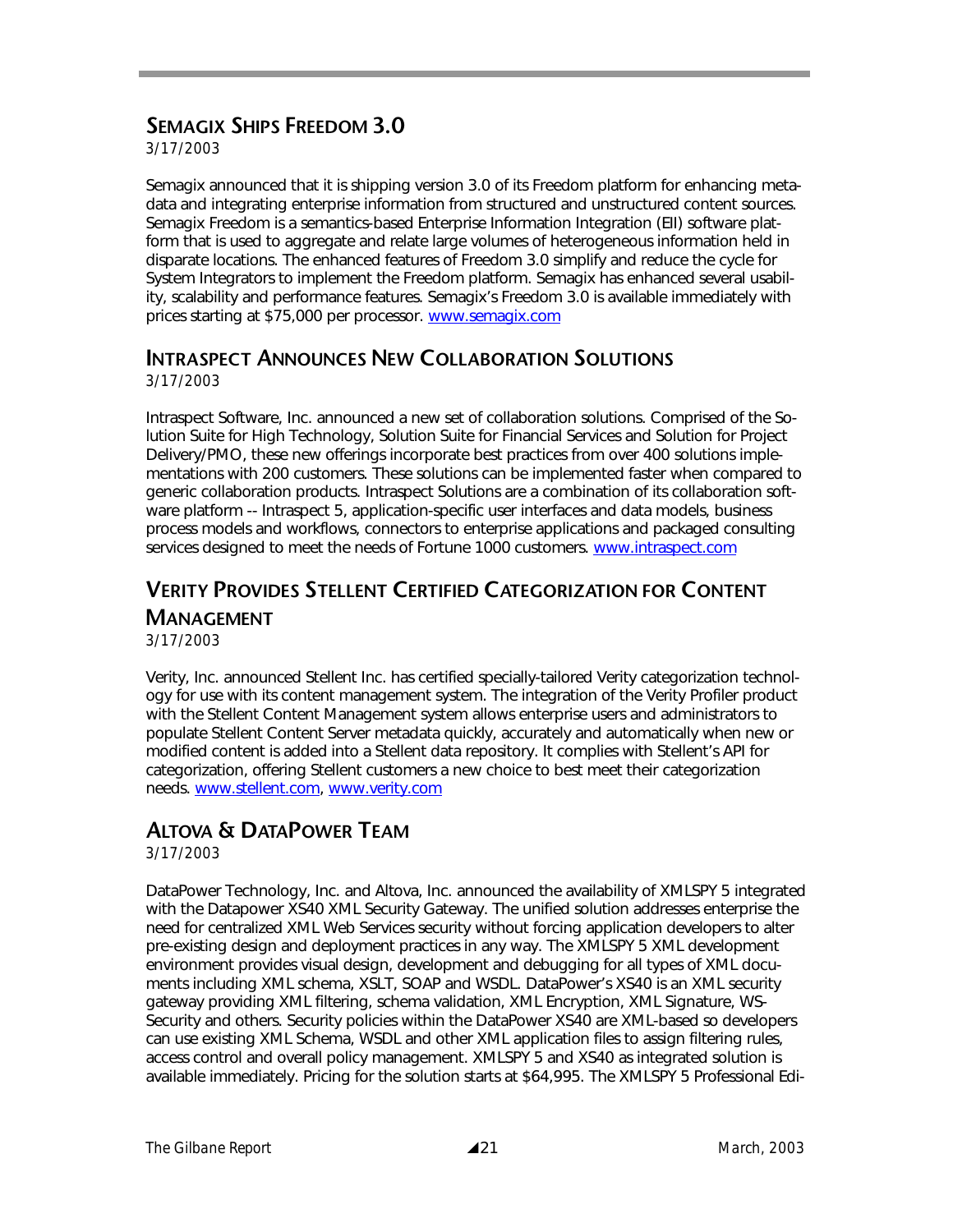tion includes an XSLT debugger and is available for stand- alone purchase for \$399 from the Altova online shop. www.altova.com, www.datapower.com

## **STELLENT ACQUIRES ACTIVE IQ ASSETS**

*3/17/2003* 

Stellent, Inc. announced it has acquired selected assets of Active IQ Technologies for \$650,000 in cash, or approximately one times the acquired annualized recurring revenue. The transaction will have no revenue effect on Stellent's March 31, 2003 quarter and is expected to be accretive for Stellent's fiscal year 2004. There is no ongoing business relationship between the company and Active IQ. Under terms of the agreement, Stellent has acquired technology, customer agreements and other assets related to the hosted application business that Active IQ built based upon the Stellent Content Management system. The company has assumed Active IQ's current subscription revenue agreements with customers and will continue to market the hosted applications for vertical markets. Stellent will also offer general hosting capabilities to other content management prospects and customers. Stellent has hired Active IQ sales, marketing and development staff, and Active IQ president and chief executive officer Jack Johnson is now Stellent's vice president of hosted solutions. www.stellent.com

## **INSTRANET ANNOUNCES CHANNELS IN-LINE 3.2**

*3/13/2003* 

InStranet, Inc. announced the release of version 3.2 of its Channels In-Line (CIL) application featuring built-in analytics. With a strong emphasis on feedback and measurement, these analytics enable managers to make informed sales and marketing decisions based on market pressures, competition and channel needs. In addition to publishing and syndicating information, companies can measure its effectiveness in real-time. CIL 3.2 ships with the following business indicators as part of the new analytics module: Field Audit, Awareness Ratio, and Document Effectiveness Metric. CIL is a web-based application that ships with InStranets Content Application Foundation. It includes the following content and document management modules: publishing, workflow, file system agent, syndication, user management, security, metadata tracking and organization, multi-dimensional segmentation engine and application content exchange. CIL is targeted at companies with multiple distribution channels, large sales organizations, and multiple customer touch points within the following industries: retail, financial, manufacturing, CPG, healthcare and technology. www.InStranet.com

## **VIGNETTE ANNOUNCES V7 CERTIFICATION FOR IBM**

*3/13/2003* 

Vignette Corp. announced certification of Vignette V7 for IBM software and hardware solutions. Vignette V7's support for IBM infrastructure provides current and prospective customers with the ability to standardize on a unified solution for managing content and portals across the enterprise. The Vignette and IBM solution addresses the challenges of creating and managing portals and Web sites to deliver the right enterprise information and business processes to each audience. When combined, IBM's application infrastructure and hardware and Vignette's content management and portal applications enable organizations to deploy enterprise Web applications that protect and leverage investments in enterprise applications, databases, application servers, security and operating systems. Vignette's support for the IBM platform now includes the AIX operating system, WebSphere Application Server, DB2 Universal Database, IBM Directory Server, WebSphere Portal Server, IBM MQSeries, IBM Content Manager 8, Lotus Notes and Lotus Domino. www.vignette.com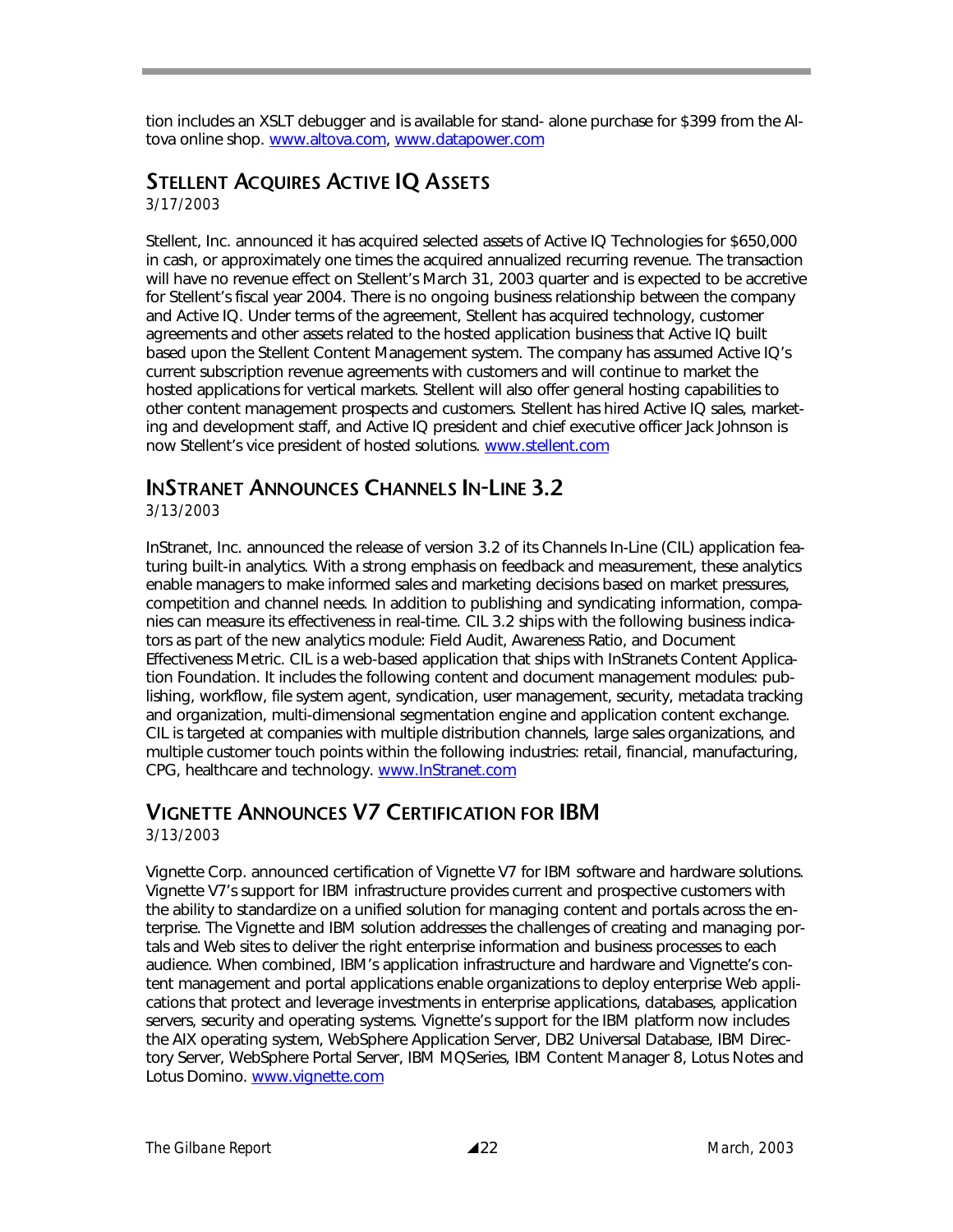## **HISOFTWARE INTEGRATES WITH MICROSOFT CONTENT MANAGEMENT SERVER**

*3/13/2003* 

HiSoftware, Inc. announced integration between its AccVerify, AccMonitor Server and Microsoft Content Management Server (CMS) 2002, enhancing the ability to ensure that websites meet Section 508 recommendations and organizational Web content quality standards. The combined solutions allow for integrated access for verification of accessibility and content quality throughout the different layers of CMS managed Web sites. AccVerify, AccMonitor and Content Management Server integration can be used together "out-of-the-box" with no additional development resources required, so that content quality and accessibility verification is seamlessly integrated into the development, deployment and delivery of the CMS-driven Web sites. These solutions also allow organizations to address accessibility and content quality verification issues related to XML-based Web services. www.hisoftware.com

#### **KMTECHNOLOGIES & SWINGTIDE PARTNER**

*3/12/2003* 

KMtechnologies Inc. announced a new partnership agreement with Swingtide. FSwingtide has licensed KMtechnologies' work2gether platform to deliver the Swingtide QoB Assistant. Leveraging the work2gether collaborative features, the QoB Assistant is a productivity tool for architects and developers to understand, define and manage the interoperability of XML used in service-oriented architectures. The QoB Assistant is a software application packaged with an online knowledgebase of XML standards that's accessible from your network. The QoB Assistant automates planning in several key ways. First, the QoB Assistant lets you make specific choices about XML and make them persistent across your local copy of the knowledge-base as design guidelines. Second, several people can work and collaborate on a design simultaneously. The QoB Assistant comes complete with discussion thread capability, email notification when team members update a portion of the design, and even support for distance collaboration. Additionally, the QoB Assistant enables you to add custom content that can be leveraged by the rest of the team. www.kmtechnologies.com www.swingtide.com

## **FATWIRE INTRODUCES FREE CONTENT MANAGEMENT PORTLETS FOR WEB-SPHERE**

*3/11/2003* 

FatWire Software introduced a new dCM Integration kit with six free FatWire dCM portlets for IBM's WebSphere Portal. The portlets allow business users to easily create and modify both structured and unstructured content and publish it to the WebSphere Portal to provide users with fresh, relevant information. The new dCM Integration Kit provides J2EE integration between FatWire's dynamic content management software, UpdateEngine, and IBM's Web Sphere Portal v4.1 to allow business users to easily create, edit and publish content to Web-Sphere Portals. FatWire's six new dCM content-rich display portlets include The User Display Portlet, The Launch Pad Portlet, The News Portlet, The Job Listing Portlet, The Document Portlet, and The Advertisement Portlet. The dCM Integration Kit and six portlets are available from the IBM Portlet Catalog (Code: 1WP1000CK). www.ibm.com, www.fatwire.com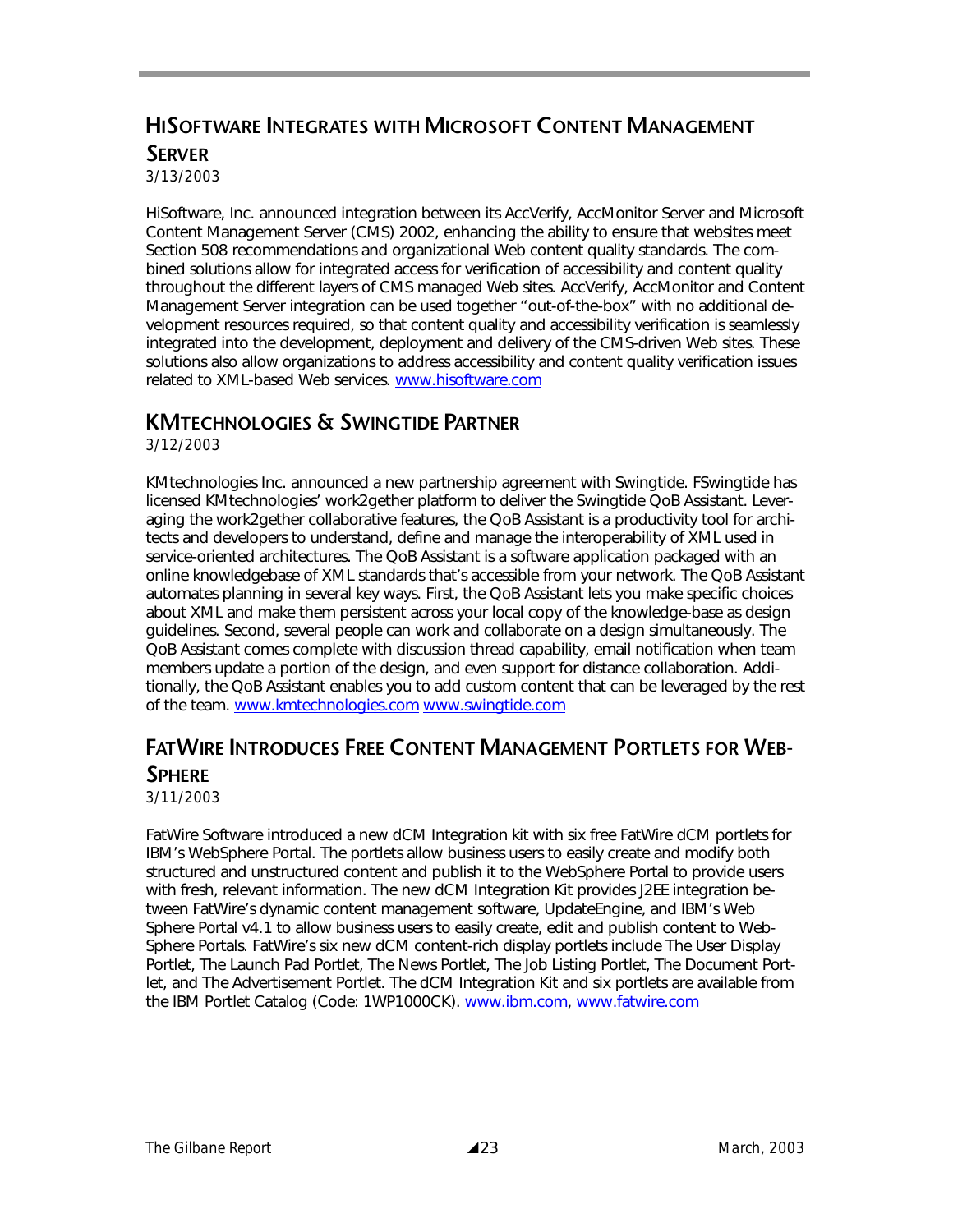### **INTERWOVEN OPENS ITALIAN OFFICE**

*3/11/2003* 

Interwoven, Inc. announced the official opening of its office in Milan, Italy. The new Interwoven Italian office is located at Via Monte di Pieta, 21, 20121 Milano, Italia; Tel: +39 02 86 33 7 237. www.interwoven.com

# **SCENE7 INFINITE IMAGING PLATFORM INTEGRATES WITH IBM DB2 CONTENT MANAGER**

*3/11/2003* 

Scene7, Inc. announced the integration of its Infinite Imaging Platform with IBM DB2 Content Manager Version 8.2. IBM and Scene7 jointly market Scene7's platform with IBM software and hardware platforms. Scene7 clients can computer generate any digital image they need -- in photo quality -- for uses including Websites, catalogs, partner extranets and marketing collateral. Scene7 integration includes the ability to publish dynamically generated imagery, including related image attributes and server requests, to IBM DB2 Content Manager v8.2 as a secure repository. Within Content Manager's standard e-client, users can directly view all published images and related metadata. Using Scene7's enhanced e-client, these users can search, browse, edit and transform image assets directly from IBM Content Manager. In support of this integrated solution, Scene7's platform operates on all major IBM environments, including DB2, WebSphere Application Server, Linux, AIX, Portal Server, and eServer hardware (xSeries, pSeries). www.scene7.com www.ibm.com/software/data/cm

#### **DOCUMENT SCIENCES INTRODUCES XPRESSION**

*3/10/2003* 

Document Sciences Corporation announced the release of xPression, a content processing services architecture. xPression extends the capabilities of enterprise Content Management, CRM, Portal and Business Application systems through a J2EE/XML component-based architecture. xPression uses XML to connect an organization's existing workflow components. xPression works with Microsoft Word to design documents based on business rules. xPression can communicate with any solution, customize content at a high level of granularity, generate output through multiple channels and handle both transactional and high-volume batch processes. It runs on an IBM WebSphere, and is compatible with Windows 2000, Solaris, AIX, and HP/UX platforms. Support for BEA WebLogic, and z/OS will be added later this year. XPression is Unicode compatible. It integrates with Oracle, DB2, and SQL Server. Xpression's Upgrade Utility allows companies currently using Document Sciences' Autograph DLS product to migrate their applications to the xPression environment if application server operability is desired. Supported output formats include: PDF, HTML, Postscript, AFP, Metacode, and PCL. www.docscience.com

## **MICROSOFT RELEASES "OFFICE SYSTEM" BETA 2**

#### *3/10/2003*

Microsoft Corp. began distributing a half-million copies of the beta 2 version of the new Microsoft Office System to customers and partners worldwide. Seven Office System products are provided in the beta evaluation kit, including beta 2 versions of the new Microsoft Office Suite (Word, Excel, Outlook, PowerPoint and Access), the two new Office System additions, Microsoft Office InfoPath, Microsoft Office OneNote, as well as Microsoft Office FrontPage, Microsoft Office Publisher, Microsoft Windows SharePoint Services and Microsoft Office SharePoint Portal Server "2.0,". The products were developed with four key design goals in mind: information in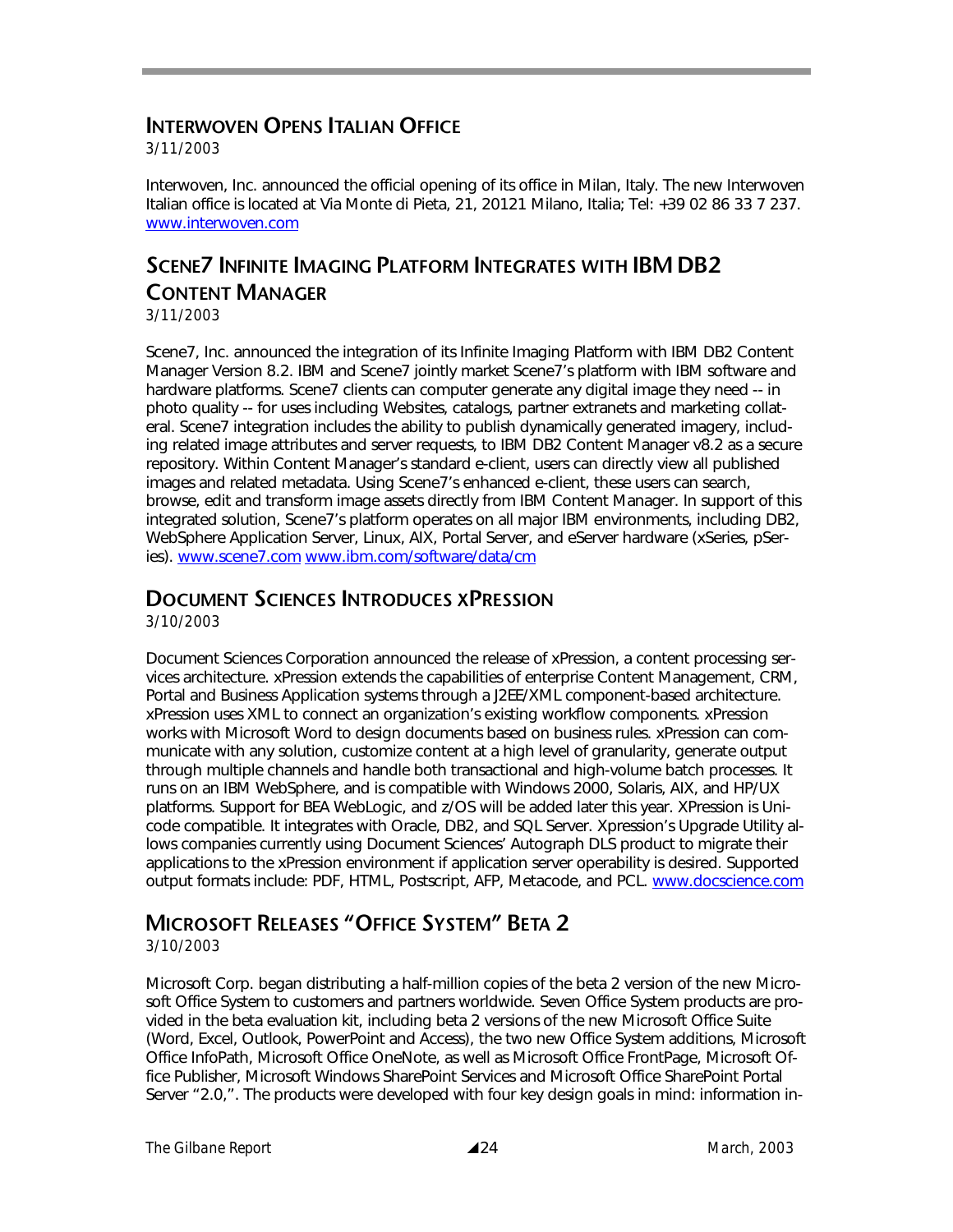telligence, process management, effective teaming, and personal impact. The release of the Microsoft Office System to beta 2 testing enables Microsoft business partners to build information worker solutions that incorporate collaboration and portal capabilities and improved desktop tools. Business partners also can begin testing the new information and research services they will be able to offer as Web services. Microsoft Office System products are scheduled for release in mid-2003. Pricing and availability are unavailable. www.microsoft.com/office/preview/

# **FACTIVA SERVICES TO BE INTEGRATED INTO MICROSOFT OFFICE 2003**

*3/10/2003* 

Factiva and Microsoft, Inc. announced a relationship that will deliver news and business information from Factiva into the Microsoft Office 2003 suite. Factiva's first solution for Office 2003, Factiva News Search, will allow information workers to conduct research on Factiva's 8,000 sources directly from a report or presentation they're creating. For example, while drafting a competitive brief in Word 2003, competitive intelligence professionals can use Factiva News Search to quickly look up industry trends from newspapers, journals, and newswires from around the world and insert that research into their document. Factiva News Search will be integrated into the Research Task Pane of all Microsoft Office 2003 applications, including Word 2003, Excel 2003, Access 2003, Outlook 2003, and PowerPoint 2003. Factiva News Search is currently available as part of the Microsoft Office 2003 Beta 2 trial. Factiva's investment in a platform based on XML and Web services enabled its integration with the Microsoft Office 2003 system. While evaluating beta test feedback, Factiva and Microsoft will also be researching customer solutions that can be built on top of the Office 2003 System. www.factiva.com

## **ZYLAB ADDS XML SUPPORT**

*3/10/2003* 

ZyLAB announced that it has enhanced its ZyIMAGE data storage and records management & archival product suite by incorporating XML as the data format to store scanned and electronic documents. A key driver to incorporating XML data formats is to help ZyLAB customers better adhere to corporate governance legislation such as Sarbanes Oxley, which is designed to ensure organizations have clear policies, proper records management systems, and adequate audit trails for its enterprise-wide information. www.zylab.com

## **TRADOS ANNOUNCES TM SERVER**

*3/10/2003* 

TRADOS Incorporated announced that it would release, in late April, TRADOS TM Server, their next-generation Translation Memory technology. TRADOS TM Server is a central translation memory database server that can be accessed simultaneously by hundreds of translators and enables corporations to maintain extremely large translation memory databases. TRADOS TM Server processes tasks on translation memories with tens of thousands or millions of translation units equally fast, whether there are 2, 20 or 200 users accessing the database simultaneously. Microsoft SQL Server and Oracle database back-ends are supported on both Windows and Unix. TRADOS TM Server can be integrated into all common document and content management systems, including Documentum, Tridion, Astoria, Vignette and Interwoven. It can also be used to power custom workflow applications, translation portals, *etc.* TRADOS TM Server will be available for commercial deployment late April 2003. www.trados.com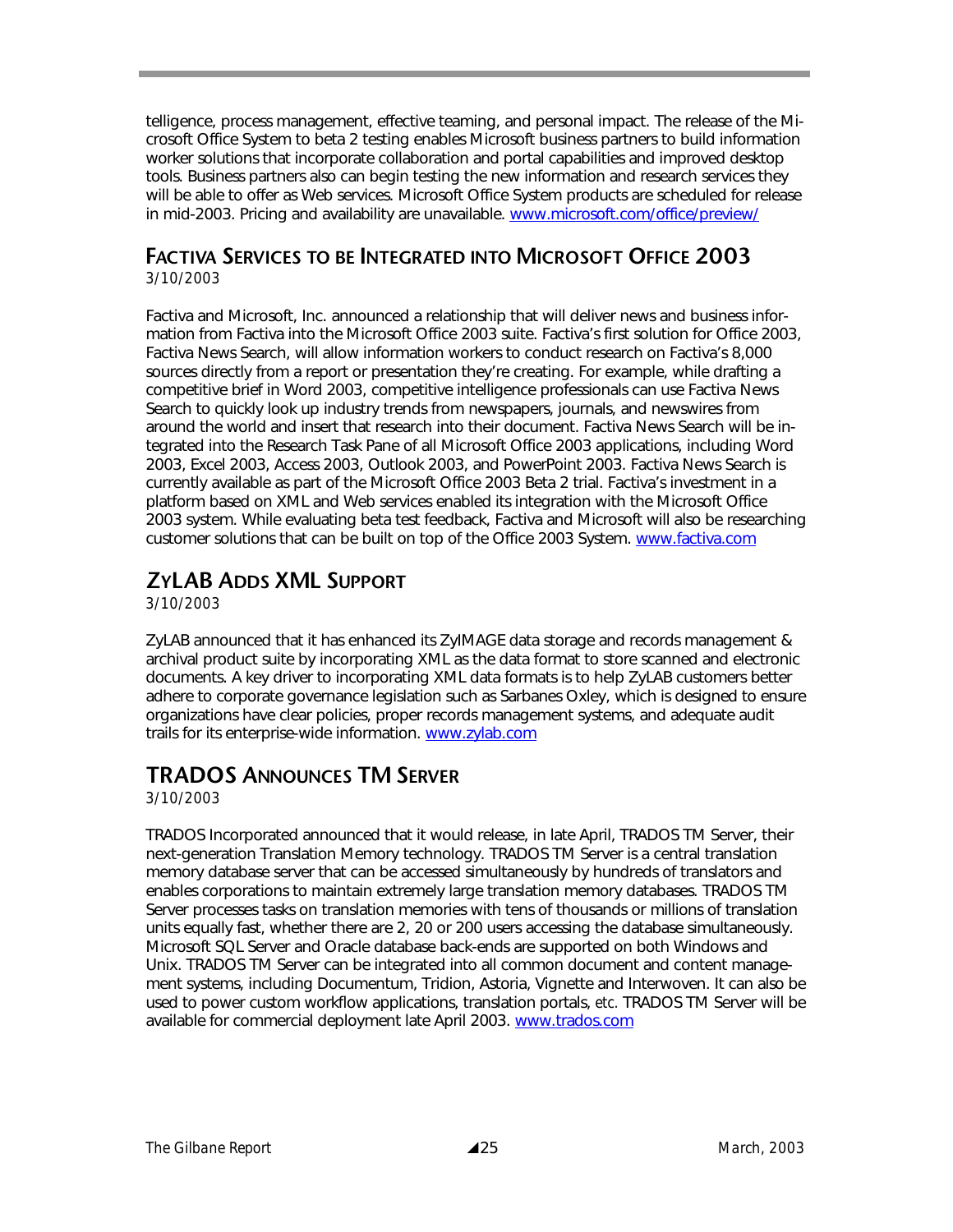## **IXIASOFT RELEASES XMP-ENABLED TEXTML SERVER 2.3**

*3/10/2003* 

IXIASOFT announced the general availability of TEXTML Server 2.3, the latest version of its native XML database. IXIASOFT unveiled features that enhance the performance and flexibility of TEXTML Server, including support for Adobe's XMP (Extensible Metadata Platform) framework, improved support for Namespaces, and a new WebDAV Server. Introduced by Adobe, the XMP framework enhances workflows so that content can be applied between print, Web, eBooks and other media. Adobe XMP is available as an open-source license and uses a W3C based RDF syntax, it provides an XML-based metadata framework for embedding metadata within application files. With its support of XMP, TEXTML Server 2.3 enables the extraction and indexing of metadata embedded inside images, PDFs or any other binary format. Since the metadata is embedded in a file, the information remains with the file throughout its life, facilitating the exchange of metadata between applications. XMP was designed to be extensible and provides the means for customizing metadata based on specific requirements. IXIASOFT has also added improved support for Namespaces, enabling the use of Namespace validation as part of the index definition process. www.ixiasoft.com

#### **ATOMICA RELEASES GURUNET 4.0**

*3/6/2003* 

Atomica Corporate announced the immediate availability of GuruNet 4.0, an advanced version of its application for Windows PC's, and the successor to Atomica Slingshot. With a single click on any word or phrase on the screen, GuruNet delivers real-time and reference information, including dictionary and encyclopedia terms, thesaurus, acronyms, technical terms, company descriptions, stock quotes, biographies, news, sports, weather, maps, translation and more. GuruNet's technology displays an unobtrusive pop-up window on demand, without interrupting users' work. It works within any Windows application: e-mail, Office, enterprise apps and web browsers. Answers are activated by an alt-click on any word on the screen; GuruNet provides an instant definition, overview or snapshot description. GuruNet displays pre-compiled and organized reference data from over 50 premium content sources. Among its improvements are: user interface innovations; richer, more dynamic content; expanded customization; instant audible word pronunciation; and an advanced power query capability. In addition to single end-user licenses, the company offers educational, corporate and large-organization group discounts. www.atomica.com

### **IMANAGE ADDS ECM & HUBBARD ONE AS PARTNERS**

*3/5/2003* 

iManage, Inc. announced two partners in the legal and corporate markets: eCM, a provider of outsourced electronic content management and cataloging systems, and Hubbard One, a provider of software to legal departments and law firms. iManage partners resell, deploy and build products and add-ons that complement the iManage WorkSite suite, which delivers document management, collaboration, workflow and knowledge management accessible through an integrated portal in a single integrated Internet solution. eCM provides complete outsourced content management and cataloging solutions for corporate and corporate legal clients. The firm converts content to structured formats to prepare it for electronic distribution applications including e-commerce, electronic publishing and online information services. Hubbard One develops intranets, extranets and Web sites for corporate legal departments and law firms increase. Hubbard One will work with customers to integrate the iManage WorkSite suite with their own software suites: LegalConnect for corporate legal departments and FirmConnect for law firms. www.electriccm.com, www.hubbardone.com, www.imanage.com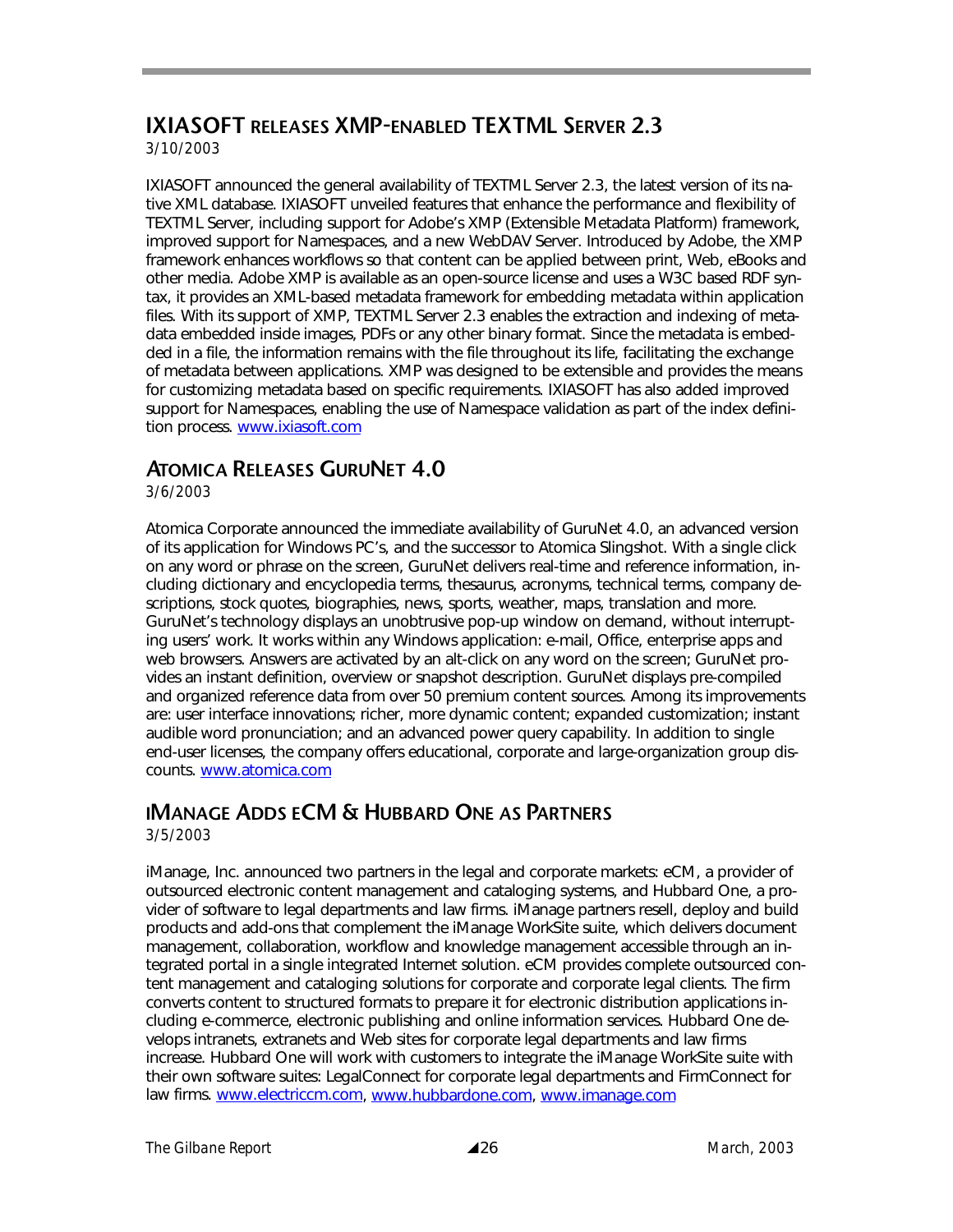## **SOFTWARE AG ADDS DIGITAL SIGNATURE SUPPORT TO TAMINO**

*3/5/2003* 

Software AG, Inc. announced the availability of a new software component for its Tamino XML Server 4.1 that allows the native XML server to validate digital signatures in support of secure electronic communications. Tamino XML Security Extensions makes the completion of legally binding contracts and other sensitive transactions over the Internet more secure and convenient. Digital signature technology allows the author of an electronic document to digitally "sign" the document and check later to see if the document has been modified without permission. Tamino XML Security Extensions automatically checks whether an electronic document has been given a digital signature, and verifies the validity of the signature during the database storage transaction for the signed document. A Developer Community download for Tamino XML Security Extensions is available. http://developer.softwareag.com/tamino/download.htm

## **COREL ANNOUNCES WORDPERFECT OFFICE 11**

*3/5/2003* 

Corel Corporation unveiled the new version of WordPerfect Office 11, scheduled for North American availability in spring 2003. WordPerfect Office 11 includes new Document Map and Collaborative Review functions, Reveal Codes, and RealTime Preview. A new Classic Mode features the WordPerfect 5.1 user environment, complete with a blue screen interface and Word-Perfect 5.1 keystrokes. An enhanced legal toolbar adds features from WordPerfect Law Office Editions, including the Pleading Wizard, Concordance macro tool and Publish to EDGAR. Improved XML integration gives users the ability to publish slide shows, spreadsheets and Word-Perfect files to XML. File sharing capabilities include Publish to PDF features in WordPerfect and Presentations, suite-wide Publish to HTML capabilities, and upport for ODMA (Open Document Management API). New email Document Routing capabilities and Microsoft Outlook Address Book connectivity lets users collaborate via Microsoft Outlook. Set for availability in late April, WordPerfect Office 11 will be offered in Standard and Professional editions, with the Professional edition as a license-only offering. WordPerfect Office 11 Standard edition has a suggested retail price (SRP) of \$299.99US. Existing users of WordPerfect Office will be eligible to purchase WordPerfect Office 11 Standard at the upgrade SRP of \$149.99US. A special edition to serve the education market will be available at an SRP of \$99.99 US. www.corel.com

## **PROGRESSIVE INFORMATION TECHNOLOGIES & ROCKLEY GROUP FORM PARTNERSHIP**

*3/4/2003* 

Progressive Information Technologies announced a new partnership with The Rockley Group. Progressive and The Rockley Group will work together in an educational forum to be able to offer organizations the best content management solutions possible for their publishing needs. Vasont 8.0, Progressive's content management system for cross-media publishing, solves the challenge of repurposing content across all media - print, Web, CD-ROM and wireless channels - while ensuring enterprise-wide content integrity. www.vasont.com, www.rockley.com

#### **CROWNPEAK ADDS EMAILLABS' EMAIL SOLUTION TO ADVANTAGE CMS**  *3/4/2003*

CrownPeak Technology unveiled AdvantageMail, a complete email campaign solution that provides customers with interface components for rich media email creation, publishing, and management, all incorporated into CrownPeak's Advantage CMS. The AdvantageMail system draws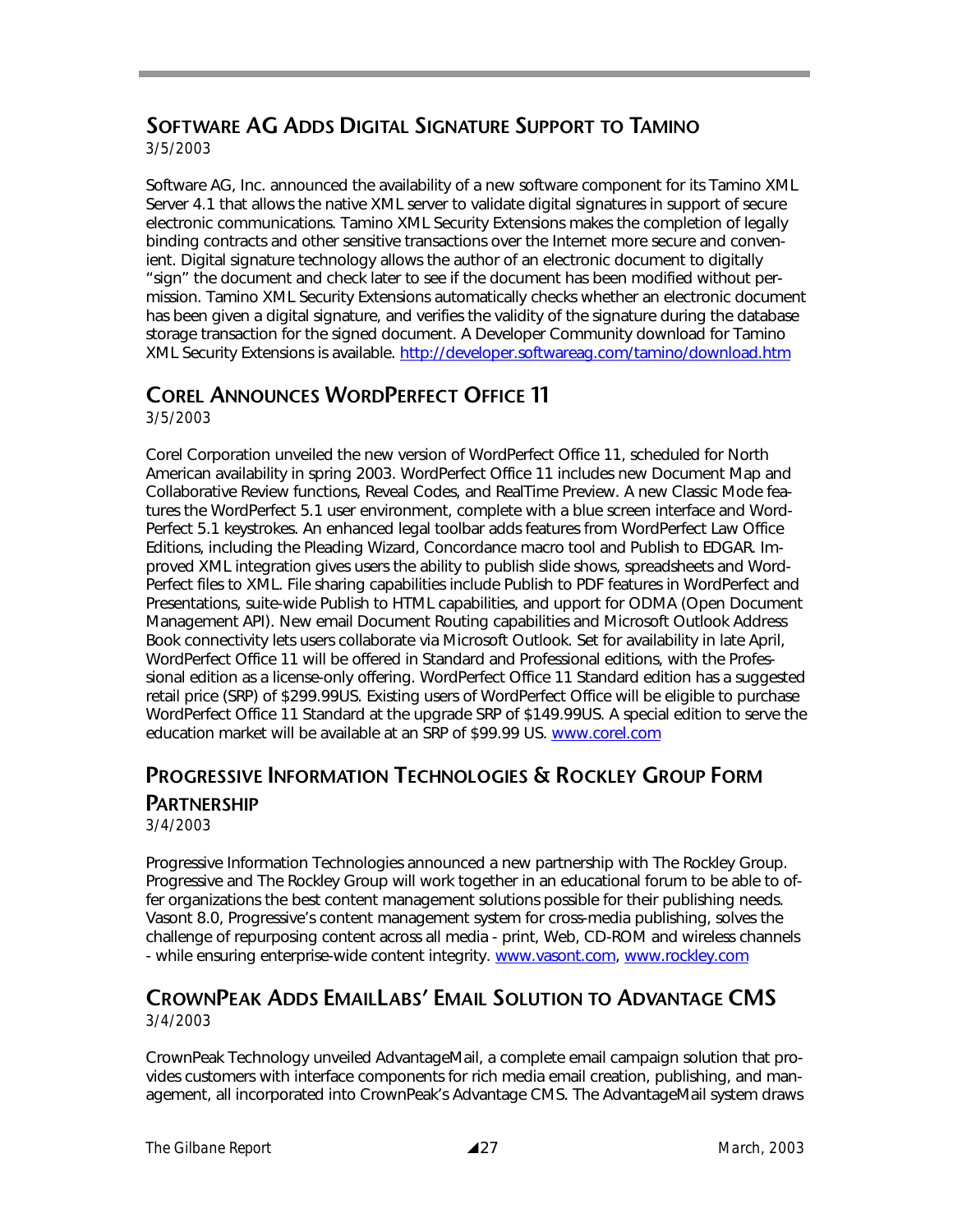on a partnership with EmailLabs, a provider of advanced email marketing technology solutions. Like CrownPeak, EmailLabs follows the Software-as-Service (SaS) model. CrownPeak's AdvantageMail system enables customers to integrate Website workflow with both email and site content. Advantage CMS customers can easily create, design, and publish an email. Simultaneously, the system can automatically update the site, create a customized landing page or even automatically create an updated archive of the newsletter listing. CrownPeak customers can manage their email campaigns from the Advantage CMS interface. Users can run their richmedia email through workflow like any other document. When ready to publish, the system automatically feeds the HTML, text and AOL-friendly versions directly into an EmailLabs system for distribution and tracking. www.crownpeak.com, www.EmailLabs.com

## **DATAMIRROR ANNOUNCES "GO LIVE FOR \$55K"**

*3/4/2003* 

DataMirror announced a special data integration solution package aimed at small and medium sized businesses - "Go Live for \$55K." Comprised of DataMirror LiveIntegration software, implementation, training, maintenance and support, this complete data integration solution empowers companies to integrate their incompatible systems and databases in order to achieve real-time, enterprise-wide data flows. This offering for \$55,000 (USD) is only available until April 30th, 2003. DataMirror's family of LiveIntegration software - including Transformation Server, DB/XML Transform, Constellar Hub, LiveConnector and iDeliver-lets companies bridge the gap between disparate systems, applications and relational databases. Prices may vary based on local currency and services. Special terms and conditions apply. www.datamirror.com/integratenow

#### **REALOBJECTS RELEASES JAVABEAN SDK**

*3/4/2003* 

RealObjects released their new JavaBean SDK. The SDK enables Developers to embellish their applications with the same rich-text WYSIWYG XHTML/XML editing functionality as the new edit-on Pro. This Bean is easily integratable into AWT- or Swing-based Java applications, and is compatible with existing server platforms. It empowers web developers to expand their applications to build distributed object-oriented business applications using documented APIs, combine the SDK with components from different vendors, and apply reusable code. One edit-on JavaBean SDK license is required per developer. A developer may use the license on multiple machines as long as they are not used concurrently nor used by another developer. There are no run-time royalty fees. The licensee is granted a non-exclusive and non-transferable license to use the JavaBean SDK for the purpose of creating and redistributing the Application Program(s). A single Developer License is 7,500 Euros), 5 Developer Licenses are 25,000 Euros. Volume pricing available upon request. www.realobjects.de

#### **WINDFIRE ANNOUNCES VIRTUAL REPOSITORY MANAGEMENT TECHNOLOGY** *3/4/2003*

WindFire Technology announced the availability of its virtual repository management (VRM) technology which allows IT organizations to view, access and manage both structured and unstructured enterprise information as though they were in a single repository. As a core component of WindFire's Xtorm Data ServerT, the VRM technology allows data access and integration across disparate repositories including Oracle, IBM DB2, Microsoft SQL Server, legacy (mainframe) platforms, proprietary platforms and file systems. Designed to be highly scalable and secure, the Xtorm Data Server can be used to tie information together regardless of the data type, location, or application source. The Xtorm Data Server is a central component of WindFire's en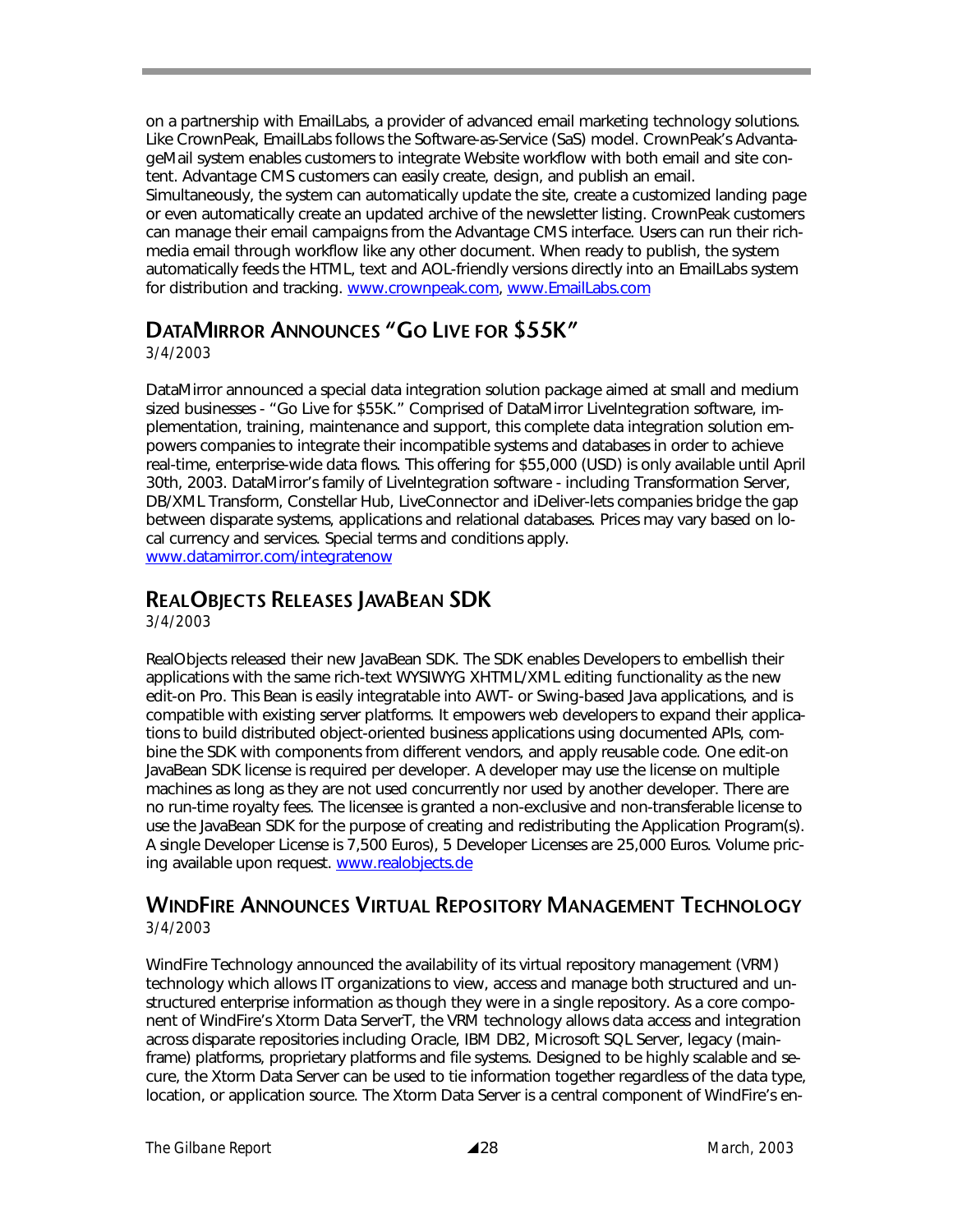terprise information management (EIM) offering which includes enterprise content management, business process management and virtual repository management applications. Developed on a J2EE, XML and Unicode foundation, the integrated suite is designed to be embedded into existing business applications, thus it is targeted to system integrators, ISVs and in-house IT developers. www.windfiretechnology.com

## **IUPLOAD & WEBPARTZ MERGE**

*3/4/2003* 

iUpload, a provider of content management services is merging with WebPartz, a provider of hosted e-business component applications. The new company will transact business under the iUpload brand, and expand its service to manage content from staff, application and visitorgenerated. WebPartz and iUpload form an ASP delivering content management services across all categories. iUpload adds tools from WebPartz to manage content from applications and web site visitors. These functions include online surveys, e-mail marketing, newsletter publishing, site wide search and wireless applications. The new company provides these functions as "partz," allowing marketing departments to elevate a brochure-ware web presence to an e-Business site by blending partz into a solution that best meets their needs. The content management function will serve as the interface to the other partz, so instead of four or five separate applications, the iUpload interface is the hub for using the other partz. www.webpartz.com, www.iupload.com

## **BEA ANNOUNCES WEBLOGIC PLATFORM 8.1**

*3/3/2003* 

BEA Systems, Inc. announced BEA WebLogic Platform 8.1. BEA WebLogic Platform 8.1 is based on a unified architecture that includes new versions of BEA's application server and Java virtual machine, BEA's enterprise portal and application development framework, and BEA's integration solution. Another component of BEA WebLogic Platform 8.1, BEA WebLogic Portal 8.1 is designed to simplify the production and management of custom-fit portals. BEA's new portal product supports JSR 168, for portlet-level development, and JSR 170, for content management system integration. BEA WebLogic Portal 8.1 also will deliver a new portal design and development environment, based on BEA WebLogic Workshop. In addition, BEA WebLogic Portal 8.1 adds new content management capabilities, search, Web integration, and native support for wireless communications. BEA's application server will implement both Web services security and an infrastructure for delivering SOAP messages. A beta version of BEA WebLogic Platform 8.1 is available. General availability of BEA WebLogic Server 8.1 and BEA WebLogic JRockit 8.1 is scheduled for the spring. General availability of the BEA WebLogic Platform 8.1, which includes BEA WebLogic Workshop 8.1, BEA WebLogic Integration 8.1, BEA WebLogic Server 8.1 and BEA WebLogic Portal 8.1, is scheduled for the summer. BEA WebLogic software is available for download. www.bea.com

## **COAST ADDS CONTENT QC TO MICROSOFT CONTENT MANAGEMENT SERVER**

*3/3/2003* 

COAST Software Inc. announced the integration between its enterprise-based COAST Web Quality Central solution and Microsoft Content Management Server 2002. COAST Web Quality Central is a complementary solution that integrates with Microsoft Content Management Server 2002 to automate content testing and verification. Automated scans verify content based on user-defined rules within the workflow process. Pass/fail reports are then returned to the author or quality assurance team and before a document can be passed on to the next re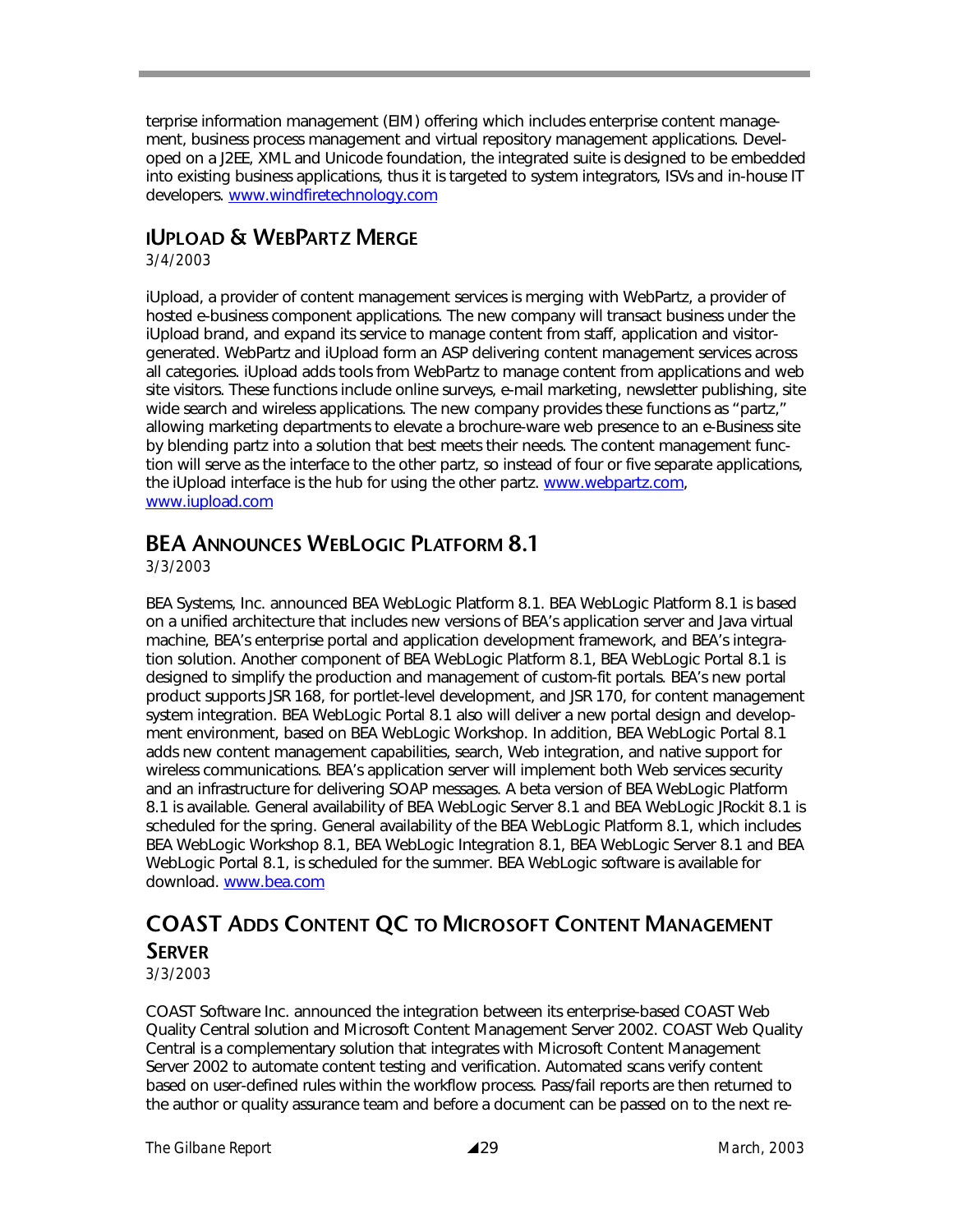cipient or published to the Web site, any errors or issues are addressed. COAST Web Quality Central can also be used when organizations first deploy a CMS system and they have mountains of content that must be migrated into the content management repository. Using the solution from COAST Software, they can automatically scan through that content, identify any old, inappropriate or updated information and then take necessary action. www.coast.com

## **FATWIRE & GRAVITYROCK PARTNER FOR CONTENT MANAGEMENT IN EUROPE**

*3/3/2003* 

FatWire Software announced a strategic partnership with GravityRock, where they will be Fat-Wire's authorized distributor and support center for FatWire's complete software line throughout Europe. GravityRock will distribute and resell FatWire's UpdateEngine enterprise content management suite and FatWire Spark portal Content Management (pCM) software. Gravity-Rock has already implemented UpdateEngine solutions both at customer sites as well as in their own technology center, PortalRock.net. Portalrock.net offers rapid prototyping as a tool for decision makers to evaluate Portal and Content Management solutions prior to making final choices and investments. Additionally, GravityRock will work with portal server providers to sell FatWire Spark portal Content Management (pCM) software. www.gravityrock.com, www.fatwire.com

## **QL2 LAUNCHES WEBQL VERSION 2**

*3/3/2003* 

QL2 Software (formerly Caesius Software) announced the release of WebQL version 2 for information extraction from the Web and other unstructured data sources. WebQL is used for business intelligence, competitive intelligence, knowledge management, and business activity monitoring applications. WebQL version 2 includes: notation based on ANSI standard SQL including full support for joins, grouping, sorting, and set operations; an IDE includes syntax highlighting editor, graphical data flow monitor, and real-time delivery of results; support for Windows, Linux, and Unix; support for "all modern" technologies for parsing and extracting unstructured, semi-structured and structured data; and simultaneous and uniform input and output of all common file formats HTML, XML, PDF, DOC, CSV, TAB, images, databases, proprietary email formats, *etc.* WebQL version 2 is available for immediate shipment. Prices range from \$7,900 per year for a single processor license to \$100,000 per year for an unlimited usage single location license. Low cost licenses are available to educational institutions and charitable organizations. No-charge evaluation licenses are available to software developers. www.QL2.com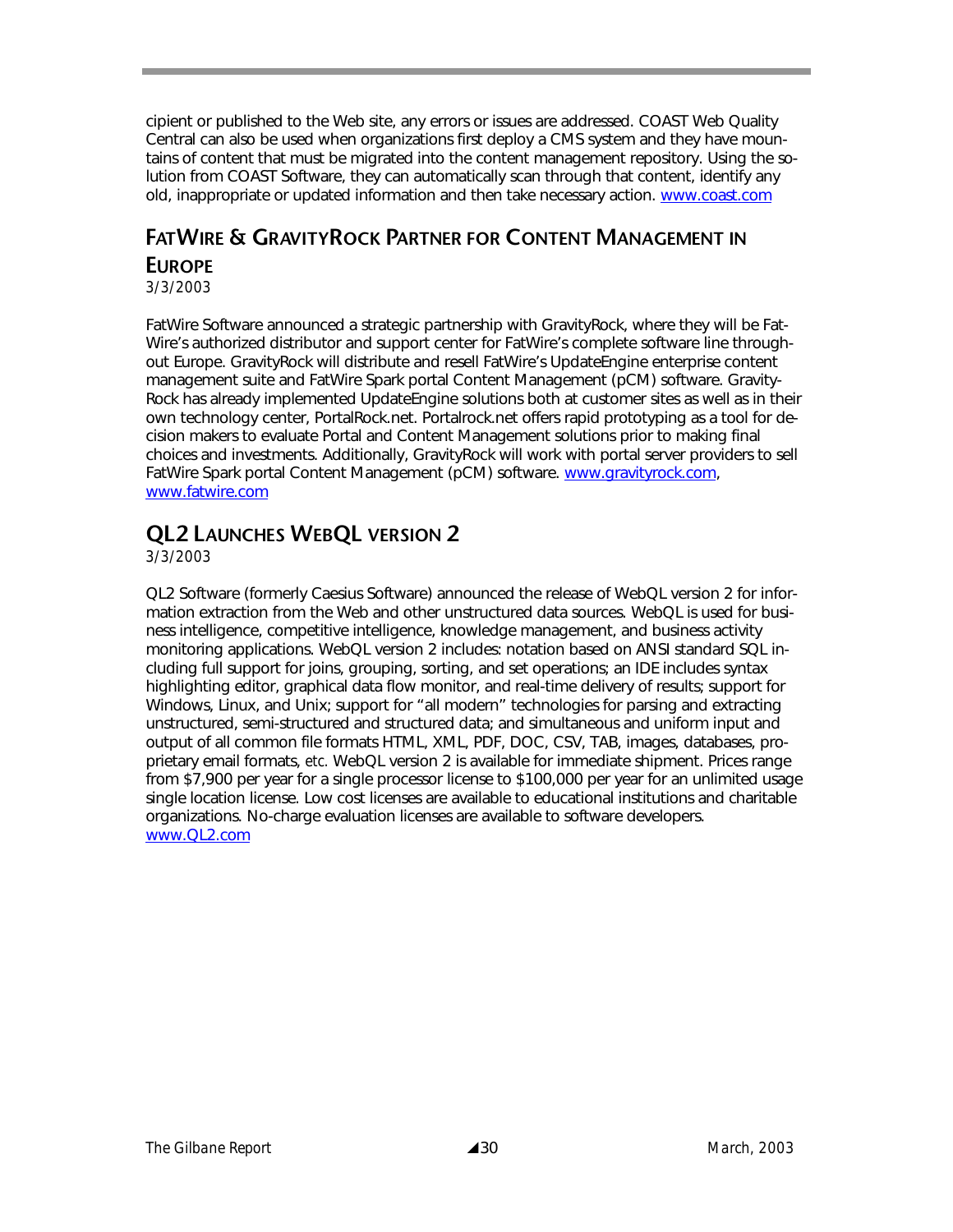# **RECENT ISSUES**

Issues from 1993 thru 1998 are \$15 *if* in print. More recent issues are available in PDF for various prices and *may* be available in print form for \$30. See www.gilbane.com or call for more information.

| <b>Volume 11 - 2003</b><br>Number 1 | <b>Information Integration, Objects, Content Services &amp; Infrastructures, Frank Gilbane</b>                      |  |  |  |
|-------------------------------------|---------------------------------------------------------------------------------------------------------------------|--|--|--|
| <b>Volume 10 - 2002</b>             |                                                                                                                     |  |  |  |
| Number 10                           | Corporate Portals - Success Kills the Market, Frank Gilbane                                                         |  |  |  |
| Number 9                            | <b>XML 2002 – More Than Just Another Show, Sebastian Holst</b>                                                      |  |  |  |
| Number 8                            | <b>The Role of XML in Content Management, Lauren Wood</b>                                                           |  |  |  |
| Number 7                            | <b>Searching for Value in Search Technology, Sebastian Holst</b>                                                    |  |  |  |
| Number 6                            | SVG - The Future of Web Rendering?, Bill Trippe                                                                     |  |  |  |
| Number 5                            | A Framework for Understanding the Information Management Market,<br>Jared Spataro, Bryan Crow                       |  |  |  |
| Number 4                            | The Top 10 Trends in Content Management, Frank Gilbane                                                              |  |  |  |
| Number 3                            | In Search of Search Solutions, Sebastian Holst                                                                      |  |  |  |
| Number 2                            | <b>The Many [Inter]Faces of Content Management Systems, Rita Warren</b>                                             |  |  |  |
| Number 1                            | What is an Information Model, and Why Do You Need One?, JoAnn Hackos                                                |  |  |  |
| Volume 9 - 2001<br>Number 10        | An Alternative Model for Personal Information Management,<br>Girish Altekar                                         |  |  |  |
| Number 9                            | Who Should Own Your Content Management System?, Bob Boiko                                                           |  |  |  |
| Number 8                            | <b>Understanding Web Services, Sebastian Holst</b>                                                                  |  |  |  |
| Number 7                            | Editorial Interfaces & Enterprise-enabled Content, Bill Trippe &<br>David R. Guenette                               |  |  |  |
| Number 6                            | Why Content & XML Integration Technologies are Fundamental,<br><b>Frank Gilbane</b>                                 |  |  |  |
| Number 5                            | The Application Server Cometh, II,<br><b>Bill Trippe</b>                                                            |  |  |  |
| Number 4                            | Open Source Content Management Systems: A Parallel Universe?,<br>Sebastian Holst                                    |  |  |  |
| Number 3                            | Privilege Management & Rights Management for Corporate Portals, David R. Guenette, Larry<br>Gussin, and Bill Trippe |  |  |  |
| Number 2                            | Choosing an Architecture for Wireless Content Delivery,<br>Girish Altekar, Regan Coleman                            |  |  |  |
| Number 1                            | XHTML: What You Should do About it, and When,<br>Sebastian Holst, David R. Guenette                                 |  |  |  |
| <b>Volume 8 - 2000</b><br>Number 10 | XML: The State of the Union Bill Trippe, David R. Guenette                                                          |  |  |  |
| Number 9                            | E-books: Technology for Enterprise Content Applications?<br>Bill Trippe, David R. Guenette                          |  |  |  |

*Number 8* **What is Content Management?** *Frank Gilbane*